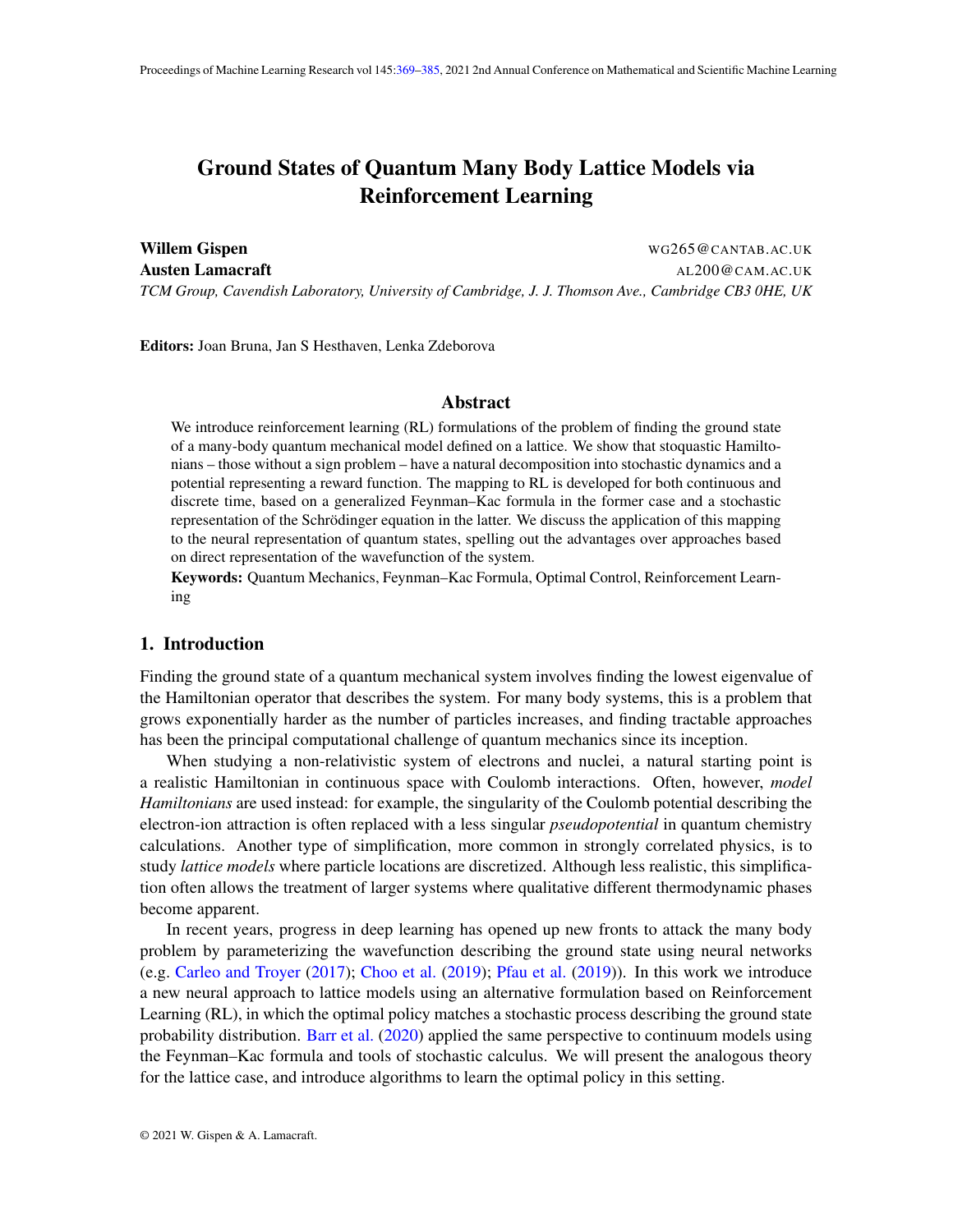Our formulation draws together concepts from many-body physics, control theory, and reinforcement learning. The next Section introduces the necessary background, before Section [3](#page-5-0) presents the RL formulation of quantum states. Section [4](#page-8-0) describes the application of this formulation to the neural representation of quantum states, before we present our conclusions in Section [5.](#page-9-0)

# 2. Theoretical Background

In this Section we will introduce the models to be studied and two stochastic representations: in continuous time using a generalized Feynman–Kac formula, and in discrete time using the Schrodinger ¨ equation directly. We then describe the class of linearly solvable Markov decision problems introduced in [Todorov](#page-12-1) [\(2006\)](#page-12-1), which form the basis of our mapping to RL. The connections between RL and quantum physics are well established in the case of continuous state spaces: see [Barr et al.](#page-10-2) [\(2020\)](#page-10-2) and references therein.

#### 2.1. Models

For illustration purposes, we restrict ourselves to the simplest family of lattice models describing a system of N spins taking values  $Z_i = \pm 1$  $Z_i = \pm 1$ . <sup>1</sup> The Hamiltonians act on the  $2^N$ -dimensional space  $\mathbb{C}^2 \otimes \mathbb{C}^2 \otimes \cdots \mathbb{C}^2$  and are expressed in terms of Pauli spin matrices  $\{X_i, Y_i, Z_i\}$ 

$$
X_i = \begin{pmatrix} 0 & 1 \\ 1 & 0 \end{pmatrix}_i \qquad Y_i = \begin{pmatrix} 0 & -i \\ i & 0 \end{pmatrix}_i \qquad Z_i = \begin{pmatrix} 1 & 0 \\ 0 & -1 \end{pmatrix}_i \tag{1}
$$

acting on spin  $i$ . We consider two examples, the **transverse field Ising model** 

<span id="page-1-1"></span>
$$
H_{\text{Ising}} = -J \sum_{\langle i,j \rangle} Z_i Z_j - h \sum_i X_i,\tag{2}
$$

and the XXZ model

$$
H_{XXZ} = -\sum_{\langle i,j\rangle} \left[ JZ_i Z_j + J_\perp \left( X_i X_j + Y_i Y_j \right) \right],\tag{3}
$$

where  $\langle i, j \rangle$  denotes a sum over nearest neighbors on the lattice. The case  $J = J_{\perp}$  is known as the XXX or Heisenberg model [\(Auerbach,](#page-10-3) [2012\)](#page-10-3).

#### 2.2. Connection to stochastic dynamics

Particular limits of the above models can be described in terms of stochastic dynamics. We illustrate this connection in the case of the XXX model by observing that in the space of two neighboring spins

$$
[Z_i Z_j + X_i X_j + Y_i Y_j] - 1 = \begin{pmatrix} 0 & 0 & 0 & 0 \\ 0 & -1 & 1 & 0 \\ 0 & 1 & -1 & 0 \\ 0 & 0 & 0 & 0 \end{pmatrix}_{ij}.
$$
 (4)

This may be interpreted as a transition rate matrix for a Markov process with transitions  $\circ \bullet \longleftrightarrow \bullet \circ$ , where filled and empty circles represent spin up and spin down states. Apart from an additive

<span id="page-1-0"></span><sup>1.</sup> The term *lattice gas* is sometimes used, where the interpretation is that sites in the lattice are either occupied or empty.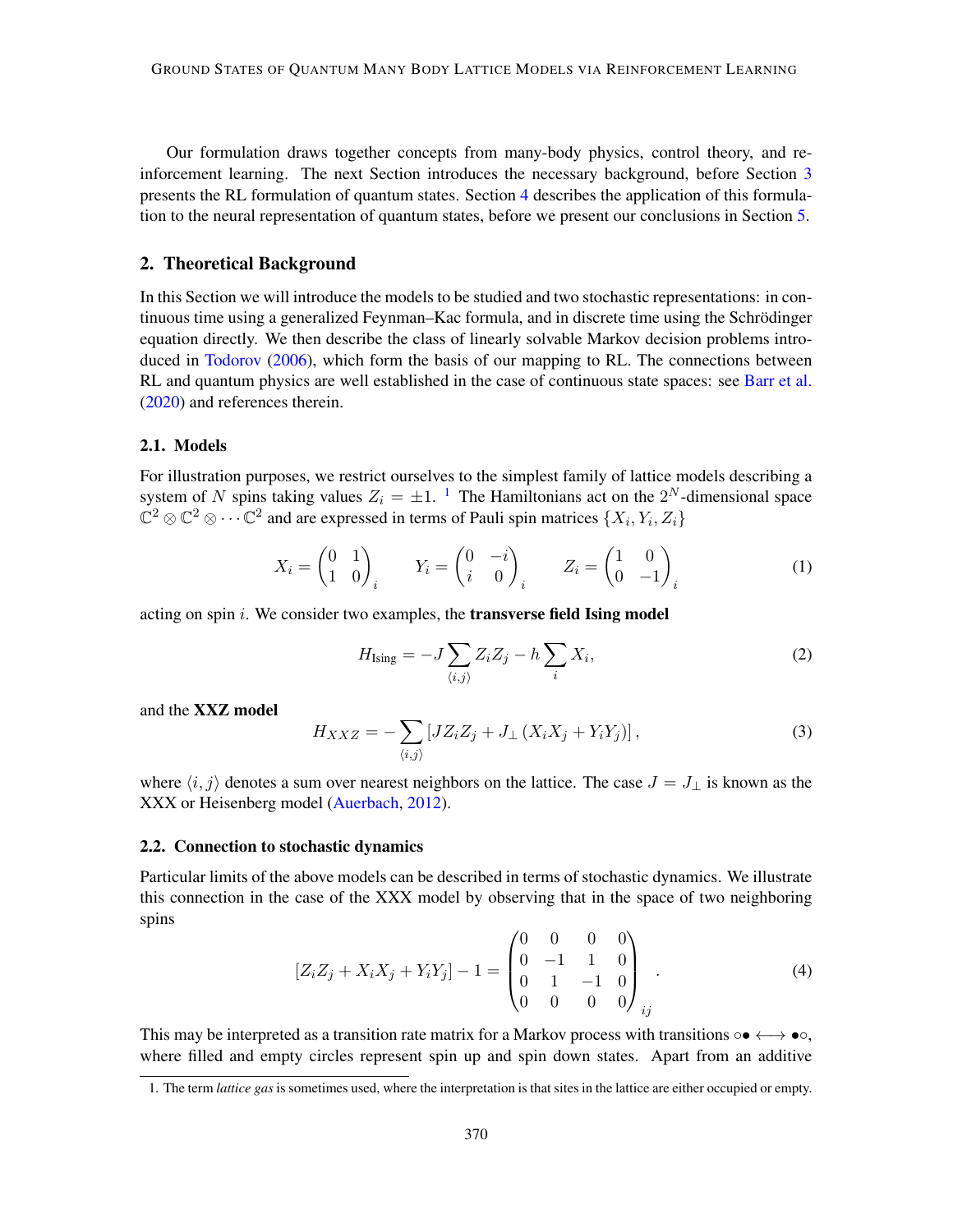constant, the operator  $-H_{\text{XXX}}$  for  $J > 0$  is then a transition rate matrix of the symmetric simple exclusion process, describing a lattice gas of diffusing particles (Figure [1\)](#page-3-0).

$$
-H_{\text{XXX}} = \underbrace{\mathcal{J}\sum_{\langle i,j\rangle} [Z_i Z_j + X_i X_j + Y_i Y_j - 1]}_{\langle i,j\rangle} + \mathcal{J}N. \tag{5}
$$

A valid transition matrix has columns summing to zero; by symmetry of the Hamiltonian this is also true for the rows. The ground state of  $H_{\text{XXX}}$  corresponds to the dominant (maximal) eigenvector of the transition matrix with eigenvalue 0. This eigenvector describes a uniform distribution of particle configurations.

When  $J \neq J_{\perp}$  the Hamiltonian no longer has a simple stochastic interpretation, having the form

<span id="page-2-0"></span>
$$
H_{\text{XXZ}} = -\Gamma_{\text{SEP}} + V,\tag{6}
$$

where V is diagonal but not constant. Hamiltonians of this form are called *stoquastic*, and we will refer to the Markov process defined by Γ as the *passive dynamics*, for reasons that will become clear. In terms of the matrix elements of the Hamiltonian, the potential is  $V_{ss'} = V(s)\delta_{ss'}$ , where

<span id="page-2-1"></span>
$$
V(s) = H_{ss} + \sum_{s' \neq s} H_{ss'}.\tag{7}
$$

Moreover, note that [\(6\)](#page-2-0) implies that  $H_{ss'} \leq 0$  for  $s \neq s'$ .

As a second example, consider  $H_{\text{Isine}}$ , which is stoquastic for  $h > 0$  with very simple transition rates

$$
\Gamma_{s \to s'} = h,\tag{8}
$$

if the two spin configurations  $s$  and  $s'$  differ at only one site (Figure [1\)](#page-3-0). From Equation [\(7\)](#page-2-1), the potential is

$$
V(s) = -\sum_{s'\neq s} \Gamma_{s\to s'} + H_{ss}
$$

$$
= -hN - J \sum_{\langle i,j \rangle} s_i s_j.
$$

A key property of stoquastic Hamiltonians is the following: if the passive dynamics is ergodic, then the ground state wavefunction is positive [\(Bravyi,](#page-10-4) [2015\)](#page-10-4). This is a consequence of the Perron-Frobenius theorem, and explains why stoquastic Hamiltonians are 'free of the sign problem': the ground state wavefunction does not change sign.

#### <span id="page-2-2"></span>2.3. Feynman–Kac formula

For a stoquastic Hamiltonian, a representation of the ground state in terms of the passive dynamics exists, in the form of the Feynman–Kac formula. Although this is more familiar in the context of continuous state spaces where the underlying stochastic dynamics is Brownian motion, we will require a discrete analog.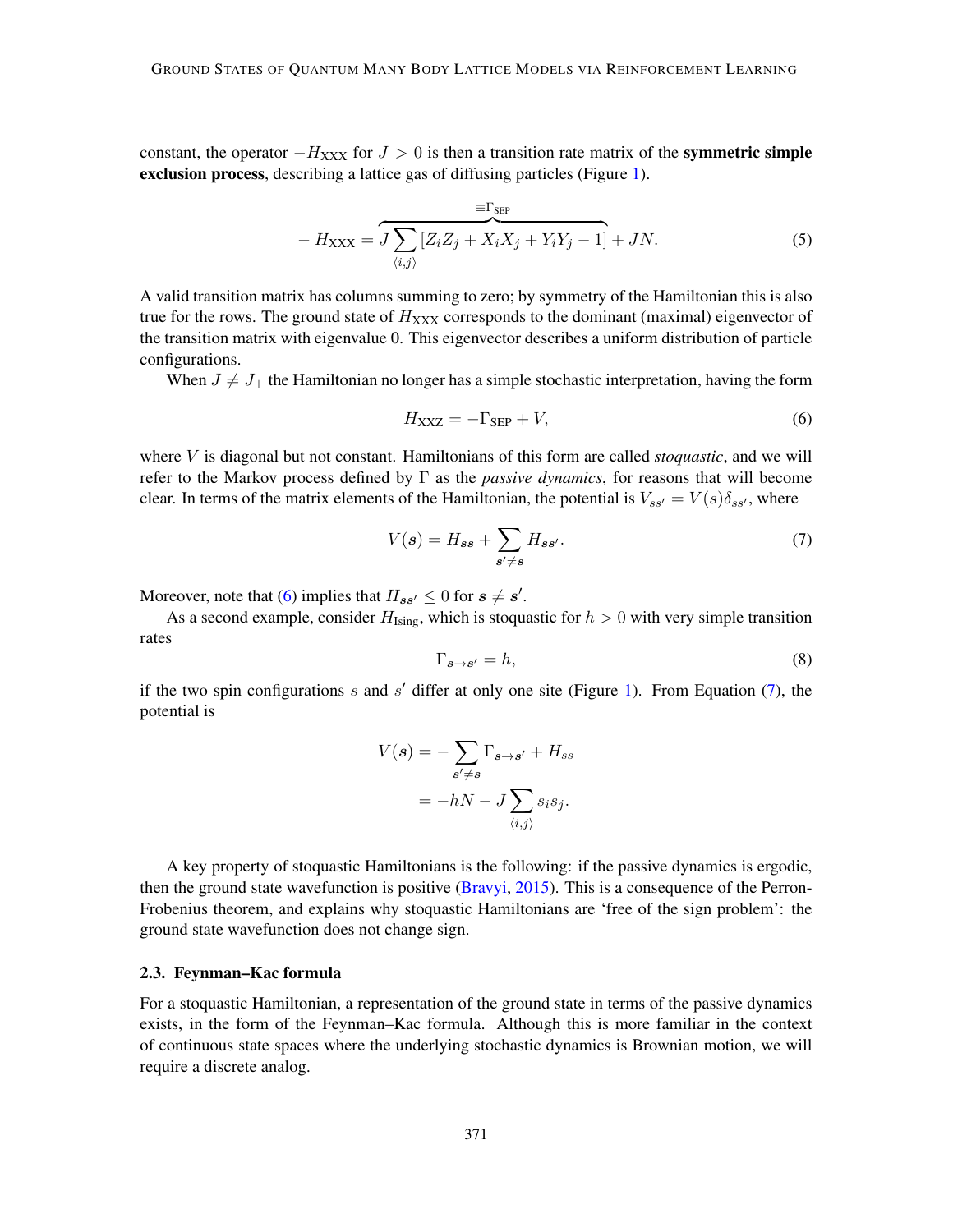

Figure 1: Transitions in the simple exclusion process (above) and the Ising model (below). In the simple exclusion process, a transition is a move of a particle to a non-occupied (white) lattice site. For the Ising model, a transition is a flip of spin up (black) to spin down (white) or the other way around.

First, note that the ground state  $\varphi_0$  of the Hamiltonian is the asymptotic solution of the imaginary time Schrödinger equation

<span id="page-3-0"></span>
$$
\partial_t \varphi(t) = -H\varphi(t) \tag{9}
$$

 $\varphi(t) \to e^{-E_0 t} \varphi_0$  as  $t \to \infty$ , where  $E_0$  is the ground state energy [\(Goldberg and Schwartz,](#page-11-0) [1967\)](#page-11-0).

The Feynman–Kac formula gives the solution of the imaginary time Schrödinger equation with a *terminal* condition at some time  $t + T$ . For a stoquastic Hamiltonian with passive rates  $\Gamma$  and potential  $V$ , the Feynman–Kac formula states that the solution at the earlier time  $t$  can be expressed as an expectation [\(Rogers and Williams,](#page-12-2) [2000\)](#page-12-2)

$$
\varphi(\boldsymbol{s}_t, t) = \mathbb{E}\left[\exp\left(-\int_t^{t+T} V(\boldsymbol{s}_{t'})dt'\right) \varphi(\boldsymbol{s}_{t+T}, t+T)\right].
$$
\n(10)

Here  $\varphi(s_{t+T}, t+T)$  is the terminal condition, and the expectation is over trajectories following the passive dynamics  $\Gamma$  starting at  $s_t$  at time t. Since  $\varphi(s_t, t) = e^{-E_0 t} \varphi_0(s_t)$  is an exact solution of the imaginary time Schrödinger equation, the Feynman–Kac formula implies

<span id="page-3-1"></span>
$$
\varphi_0(\boldsymbol{s}_t) = \mathbb{E}_{\mathbb{P}} \left[ \exp \left( - \int_t^{t+T} \left( V(\boldsymbol{s}_{t'}) + E_0 \right) dt' \right) \varphi_0(\boldsymbol{s}_{t+T}) \right]. \tag{11}
$$

In [\(11\)](#page-3-1) the role of the potential is to modify the measure over trajectories relative to that of the passive dynamics. It is perhaps not obvious, but nonetheless true, that the modified measure de-scribes the trajectories of a different Markov process. In Section [3.1,](#page-6-0) we formulate the problem of learning the Markov process that correctly describes the trajectories in the Feynman–Kac formula as a Reinforcement Learning problem.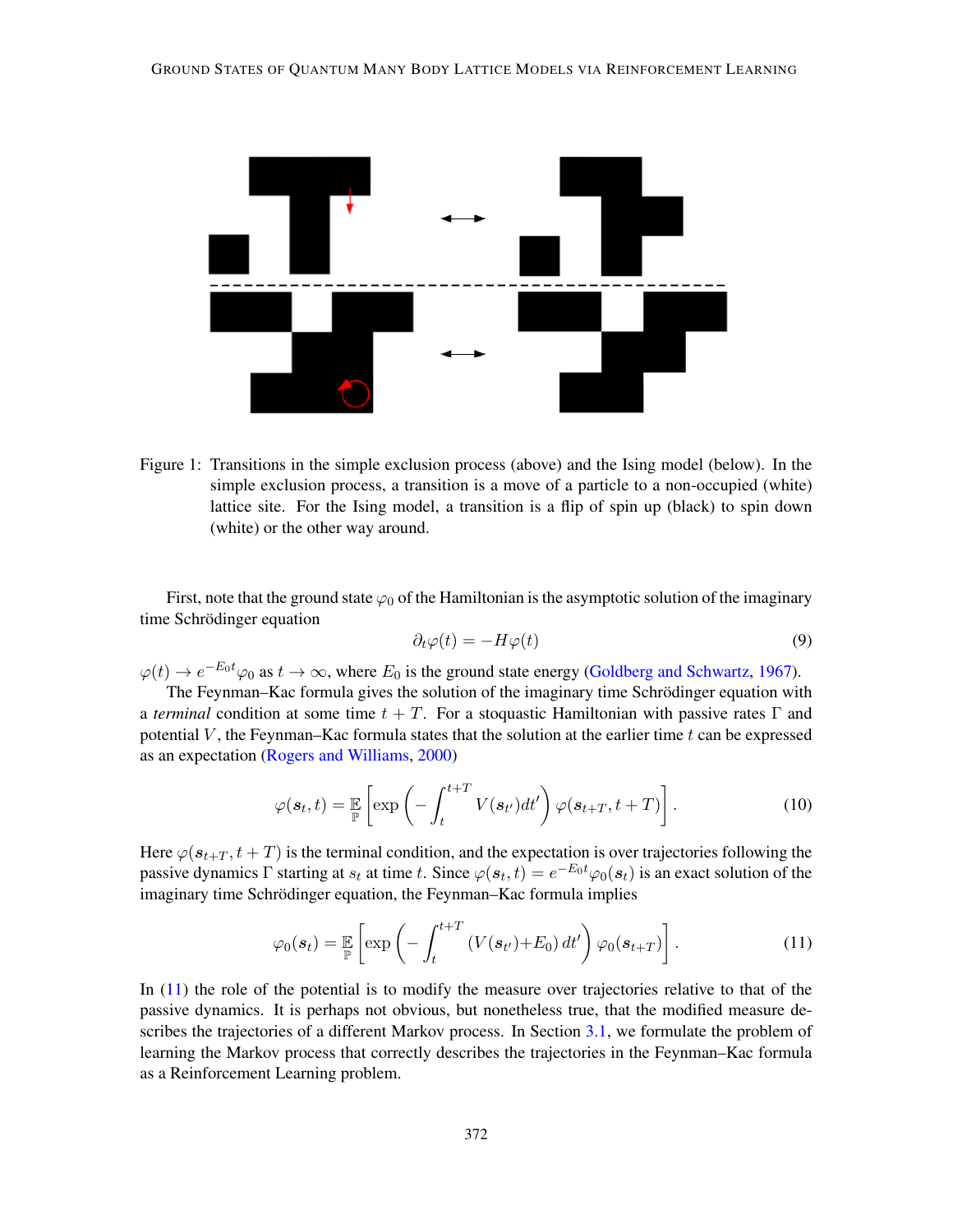#### <span id="page-4-1"></span>2.4. Stochastic representations of the Schrödinger equation

The Feynman–Kac formula gives a natural stochastic representation of the ground state in terms of a *continuous* time Markov chain. As discussed in [Neirotti and De Oliveira](#page-12-3) [\(1996\)](#page-12-3), the ground state of a stoquastic Hamiltonian can also be characterized by the stationary state of a *discrete* time Markov chain. Inspired by this result, we give two stochastic representations of the timeindependent Schrödinger equation

<span id="page-4-0"></span>
$$
\sum_{s'} H_{ss'} \varphi_0(s') = E_0 \varphi_0(s). \tag{12}
$$

For stoquastic Hamiltonians, the ground state wavefunction  $\varphi_0$  is the unique positive eigenfunction.

For the first representation, fix  $C > \max_{s} H_{ss}$ . For any such constant, we can rewrite the Schrödinger equation  $(12)$  $(12)$  as

$$
\varphi_0(\mathbf{s}) = \frac{1}{C - E_0} \left[ (C - H_{\mathbf{s}\mathbf{s}}) \varphi_0(\mathbf{s}) - \sum_{\mathbf{s}' \neq \mathbf{s}} H_{\mathbf{s}\mathbf{s}'} \varphi_0(\mathbf{s}') \right]. \tag{13}
$$

Since  $C > \max H_{ss}$  and  $H_{ss'} < 0$  for  $s' \neq s$ , we can turn this into a stochastic representation

<span id="page-4-2"></span>
$$
\varphi_0(\boldsymbol{s}) = \frac{Z_1(\boldsymbol{s})}{C - E_0} \mathop{\mathbb{E}}_{\boldsymbol{s}' \sim p_1(\cdot | \boldsymbol{s})} \left[ \varphi_0(\boldsymbol{s}') \right]. \tag{14}
$$

Here the transition probabilities  $p_1(\mathbf{s}'|\mathbf{s})$  are

$$
p_1(s'|s) = \begin{cases} (C - H_{ss}) / Z_1(s) & s' = s \\ -H_{ss'} / Z_1(s) & s' \neq s \end{cases}
$$
(15)

with  $Z_1(\mathbf{s}) = C - H_{ss} - \sum_{\mathbf{s}' \neq \mathbf{s}} H_{\mathbf{s}\mathbf{s}'}$ .

For the second representation, we rewrite the Schrödinger equation slightly differently as

$$
\varphi_0(\mathbf{s}) = -\frac{1}{H_{ss} - E_0} \sum_{\mathbf{s}' \neq \mathbf{s}} H_{ss'} \varphi_0(\mathbf{s}')
$$
\n(16)

This leads to the stochastic representation

<span id="page-4-3"></span>
$$
\varphi_0(s) = \frac{Z_2(s)}{H_{ss} - E_0} \mathop{\mathbb{E}}_{s' \sim p_2(\cdot | s)} \left[ \varphi_0(s') \right] \tag{17}
$$

$$
p_2(s'|s) = \begin{cases} 0 & s'=s\\ -H_{ss'}/Z_2(s) & s'\neq s \end{cases}
$$
 (18)

with  $Z_2(s) = -\sum_{s' \neq s} H_{ss'}$ . Note that in this second formulation the system always changes state at each step of the process. In both cases, the formulation requires knowledge of the ground state energy  $E_0$ .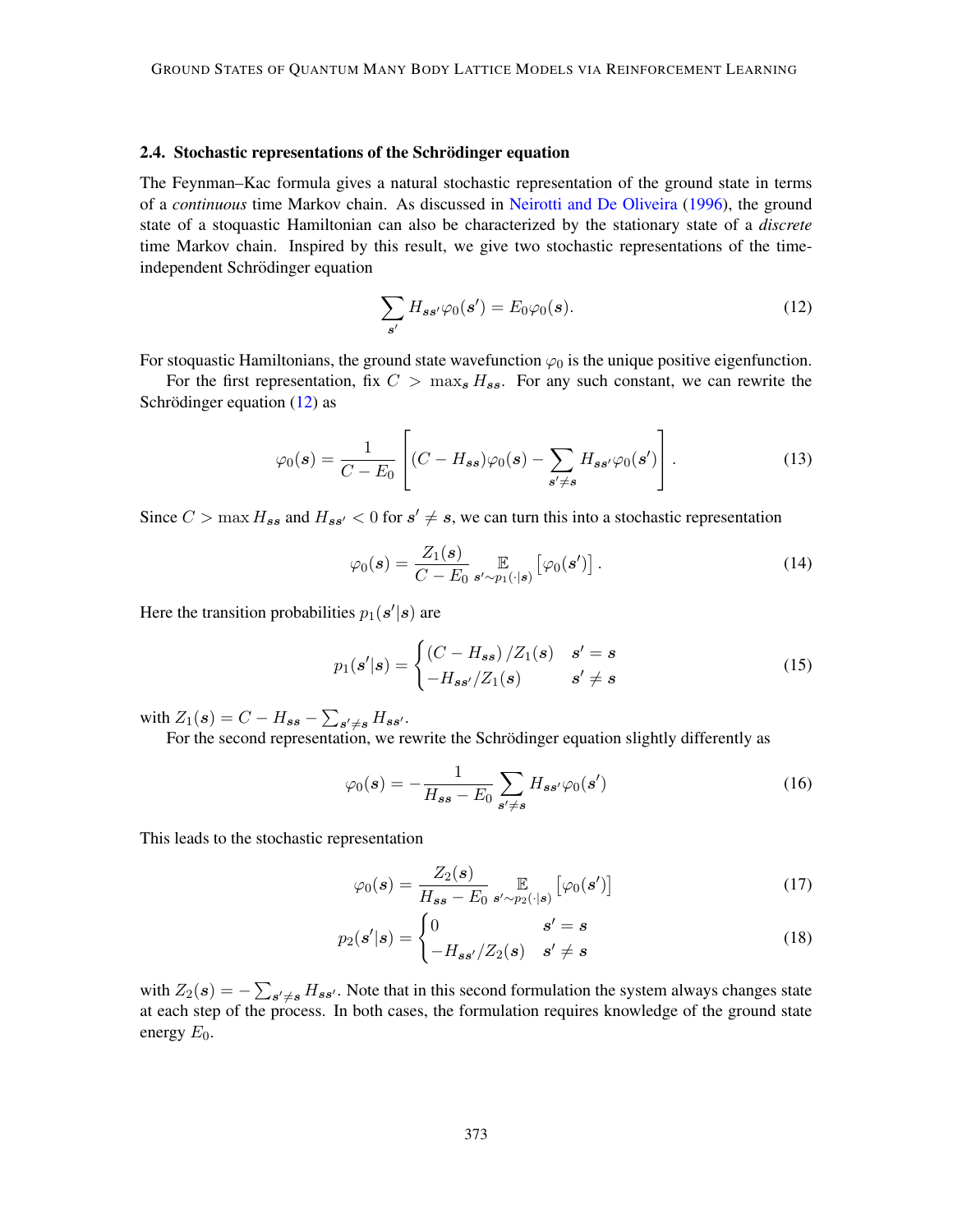#### 2.5. Linearly solvable reinforcement learning problems

The stochastic formulation of the Schrödinger equation given in the previous section may be reinterpreted as a linearly solvable Markov decision problem of the type introduced in [Todorov](#page-12-1) [\(2006\)](#page-12-1).

Todorov considers the maximum entropy reinforcement learning paradigm, where stochastic policies are encouraged by complementing the reward function  $r(s, a)$  with the entropy of the policy relative to some reference policy  $p<sup>2</sup>$  $p<sup>2</sup>$  $p<sup>2</sup>$ . As is usual in RL, a problem setting can be summarized and studied by its Bellman equation. Two examples of (soft) Bellman equations are

<span id="page-5-2"></span>
$$
U^*(\mathbf{s}) = R^* + \log \mathop{\mathbb{E}}_{\mathbf{a} \sim p(\cdot | \mathbf{s})} [\exp(r(\mathbf{s}, \mathbf{a}) + U^*(\mathbf{a}(\mathbf{s})))] \tag{19a}
$$

<span id="page-5-3"></span>
$$
U^*(\mathbf{s}) = \log \mathop{\mathbb{E}}_{\mathbf{a} \sim p(\cdot|\mathbf{s})} \left[ \exp \left( r(\mathbf{s}, \mathbf{a}) + U^*(\mathbf{a}(\mathbf{s})) \right) \right]. \tag{19b}
$$

Here  $r(s, a)$  is the reward following the action a in the state s and  $R^*$  is a constant describing the average reward of the optimal policy.  $U^*$  is the optimal state-value function and p is the reference policy. Information implicitly contained in these soft Bellman equations is the objective function and time horizon. While  $(19a)$  describes an infinite time horizon,  $(19b)$  describes a problem with terminal states. Both consider an undiscounted setting where the objective function is simply the sum (or average) of received rewards.

[Todorov](#page-12-4) [\(2009\)](#page-12-4) showed that for action-independent rewards, both soft Bellman optimality equations [\(19a\)](#page-5-2) and [\(19b\)](#page-5-3) can be transformed into linear equations. Consider action-independent rewards  $r(s, a) = r(s)$ . The key is an exponential transformation to the 'desirability' z of a state

$$
z(s) = \exp(U^*(s)).\tag{20}
$$

By simply exponentiating the soft Bellman optimality equations [\(19a\)](#page-5-2) and [\(19b\)](#page-5-3), we obtain

<span id="page-5-4"></span>
$$
z(s) = e^{r(s) + R^*} \mathop{\mathbb{E}}_{a \sim p(\cdot | s)} [z(a(s))], \qquad (21a)
$$

<span id="page-5-5"></span>
$$
z(s) = e^{r(s)} \mathop{\mathbb{E}}_{a \sim p(\cdot|s)} [z(a(s))] \,, \tag{21b}
$$

which are indeed linear equations for the desirability  $z$ . Note that the introduction of discounting results in nonlinear equations, breaking the connection with the Schrödinger equation.

#### <span id="page-5-0"></span>3. Reinforcement learning for quantum ground states

Our first contribution is to show how to transform the stochastic representations of Sections [2.3](#page-2-2) and [2.4](#page-4-1) to reinforcement learning problems. The key step is a logarithmic transformation that transforms the stochastic representation into a Bellman equation, and represents the inverse of Todorov's approach.

<span id="page-5-1"></span><sup>2.</sup> For details see Appendix [A.](#page-12-5)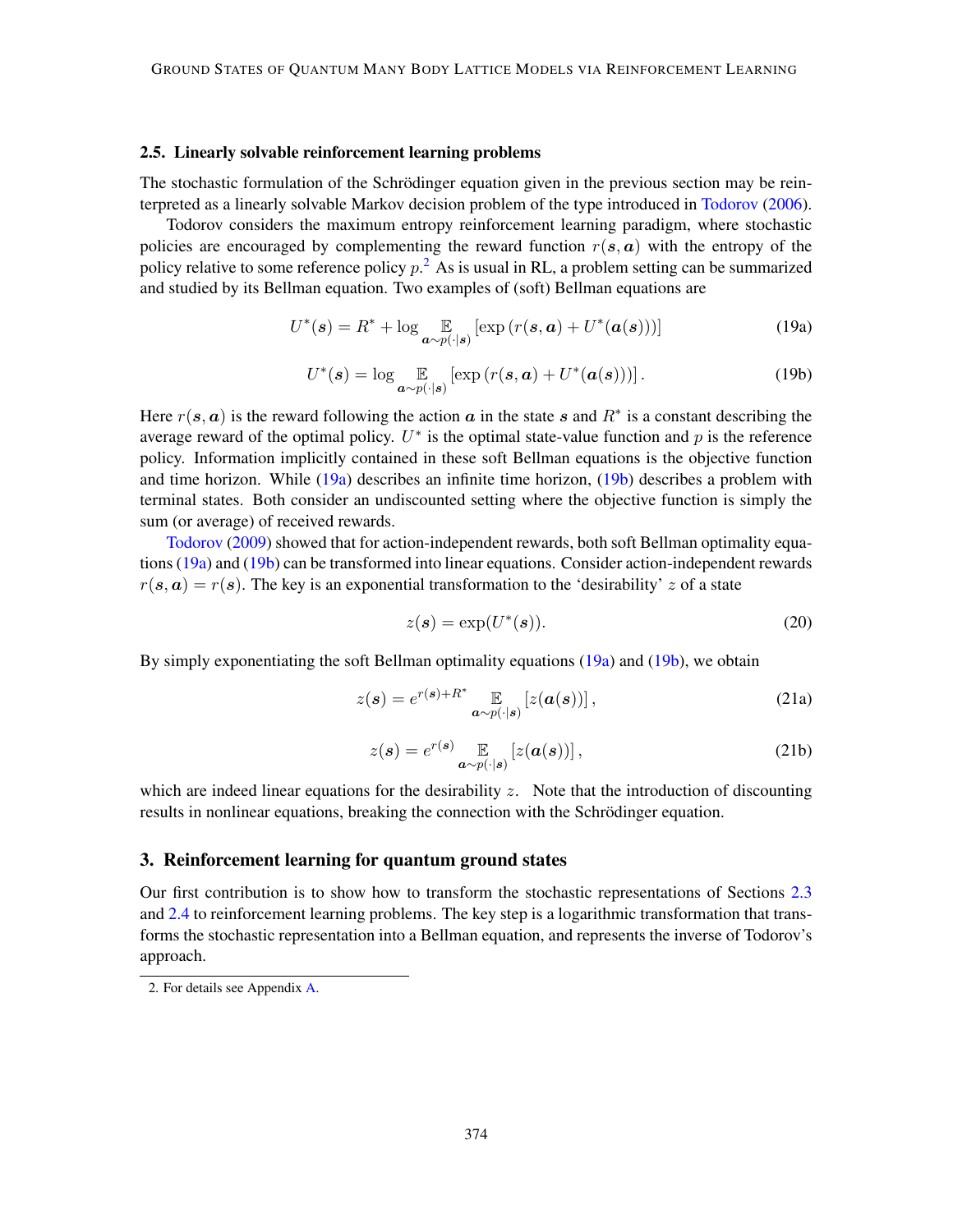#### <span id="page-6-0"></span>3.1. Transforming the Feynman-Kac representation

The Feynman–Kac representation of the ground state Equation [\(11\)](#page-3-1) may be formulated as a contin-uous time RL problem. In this section, we give an idea of the proof, see Appendix [B](#page-14-0) for details.

Consider a small time step  $\Delta t$  for the Feynman–Kac characterization of the ground state [\(11\)](#page-3-1)

$$
\varphi_0(\mathbf{s}_t) = e^{-V(\mathbf{s})\Delta t + E_0 \Delta t} \mathbb{E} \left[ \varphi_0(\mathbf{s}_{t+\Delta t}) \right] + \mathcal{O}(\Delta t^2). \tag{22}
$$

Comparison with [\(21a\)](#page-5-4) gives a reward  $r(s) = -V(s)\Delta t$ . Furthermore, the ground state wavefunction takes the role of the desirability  $z$ , so that we can make the identification

<span id="page-6-3"></span><span id="page-6-1"></span>
$$
\log \varphi_0(\mathbf{s}) = U^*(\mathbf{s}).\tag{23}
$$

This identification is visualized in Figure [2](#page-7-0) as a Bellman backup diagram. Taking the continuous time limit, this leads to the following maximum entropy RL problem. The control is provided by transition rates  $\Gamma^\theta$  that drive a continuous time Markov chain for the state  $s_t$  of the system. We seek the optimal rates  $\Gamma^*$ 

$$
\Gamma^* = \underset{\Gamma^\theta}{\text{argmax}} R \tag{24}
$$

$$
R = -\lim_{T \to \infty} \frac{1}{T} \mathop{\mathbb{E}}_{s_{0:T}} \left[ \int_0^T \left( V(\boldsymbol{s}_t) + \mathcal{H}(\boldsymbol{s}_t) \right) dt \right], \tag{25}
$$

where the entropy term  $H$  is given by

$$
\mathcal{H}(\boldsymbol{s}_t) = \sum_{\boldsymbol{s}' \neq \boldsymbol{s}_t} \left( \Gamma_{\boldsymbol{s}_t \to \boldsymbol{s}'} - \Gamma_{\boldsymbol{s}_t \to \boldsymbol{s}'}^{\theta} + \Gamma_{\boldsymbol{s}_t \to \boldsymbol{s}'}^{\theta} \log \left( \frac{\Gamma_{\boldsymbol{s}_t \to \boldsymbol{s}'}^{\theta}}{\Gamma_{\boldsymbol{s}_t \to \boldsymbol{s}'}} \right) \right), \tag{26}
$$

and  $\Gamma_{s\to s'}$  denotes the passive dynamics of the system

<span id="page-6-2"></span>
$$
\Gamma_{s \to s'} = \begin{cases}\n-H_{ss'} & s \neq s \\
\sum_{s' \neq s} H_{ss'} & s = s'\n\end{cases}
$$
\n(27)

The expectation in the objective  $(25)$  is over trajectories  $s_{0:T}$  following the parameterized dynamics  $\Gamma^\theta.$ 

The optimal policy strikes a balance between steering towards states s with low potential energy  $V(s)$  and staying close to the passive dynamics  $\Gamma$  of Equation [\(27\)](#page-6-2). In physical terms, the objective [\(25\)](#page-6-1) minimizes the sum of potential energy  $V(s)$  and kinetic energy H. The optimal rates  $\Gamma^*$ reproduce the Feynman–Kac measure on the space of trajectories . Note that  $(25)$  involves an expectation over the parameterized Markov process. In the case of continuous state spaces, optimizing this expectation is straightforward using the reparameterization trick. The discrete case requires a different approach as described below.

#### 3.2. Transforming the Schrodinger representations

In a similar way, the stochastic representations of the Schrödinger equation from Section [2.4](#page-4-1) can be mapped to RL in discrete time. The linear equations for the desirability Equations [\(21a\)](#page-5-4) and [\(21b\)](#page-5-5)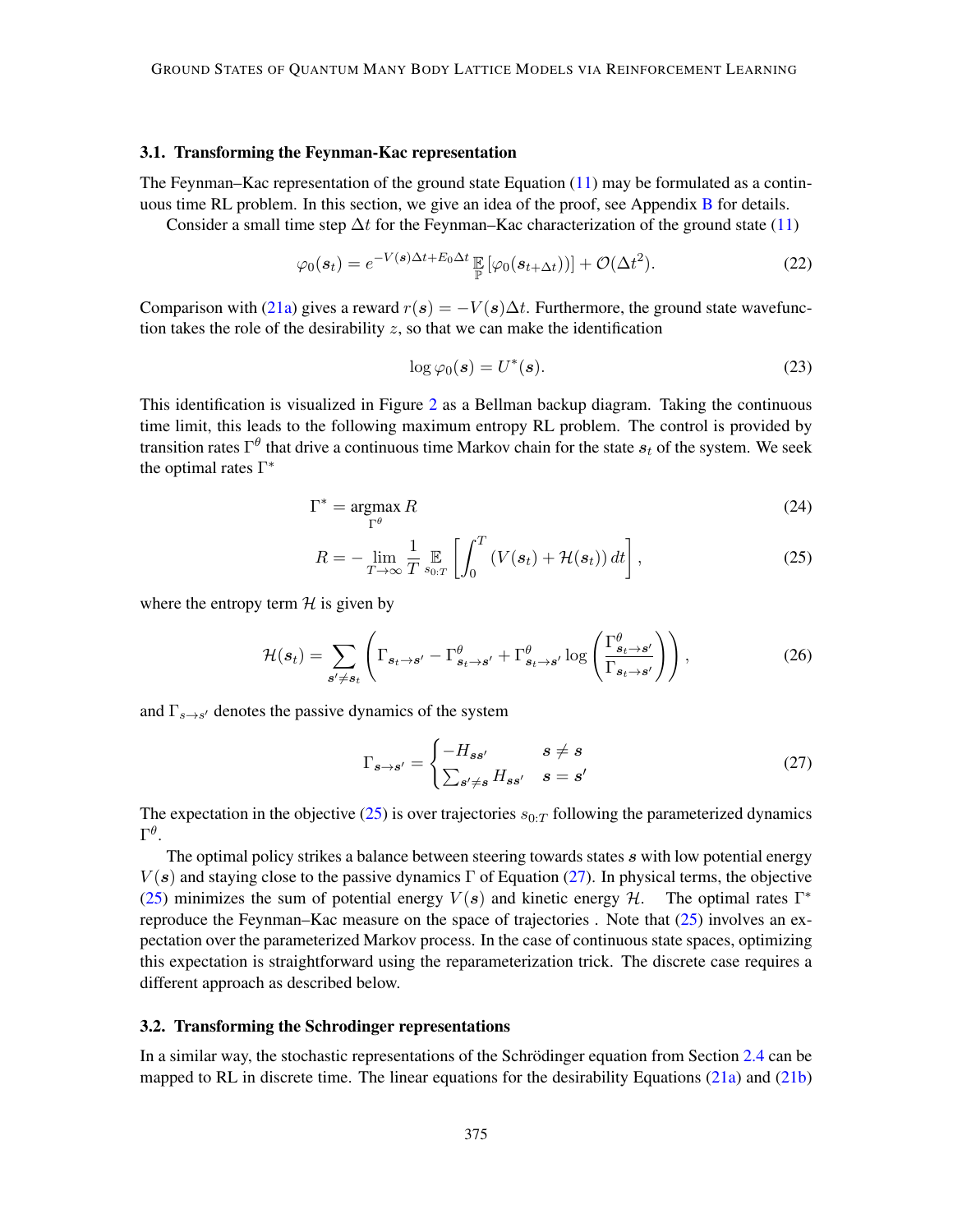

Figure 2: The Feynman–Kac formula seen as a Bellman backup diagram.

will be identified with the stochastic representations Equations  $(14)$  and  $(17)$  of the Schrödinger equation.

The first representation Equation [\(14\)](#page-4-2) maps to the soft Bellman equation Equation [\(19a\)](#page-5-2) i.e.

$$
U^*(\mathbf{s}) = R^* + \log \mathop{\mathbb{E}}_{\mathbf{a} \sim p_1(\cdot|\mathbf{s})} [\exp(r(\mathbf{s}) + U^*(\mathbf{a}(\mathbf{s})))]. \tag{28}
$$

The identification is  $\log \varphi_0(\mathbf{s}) = U^*(\mathbf{s})$  as before, but now with reward function

<span id="page-7-0"></span>
$$
r(s) = \log Z_1(s) \tag{29}
$$

and  $R^* = -\log(C - E_0)$ . Therefore, the ground state problem is also equivalent to a discrete time RL problem with an infinite time horizon.

The second representation [\(17\)](#page-4-3) maps to the soft Bellman equation [\(19b\)](#page-5-3)

$$
U^*(\mathbf{s}) = \log \mathop{\mathbb{E}}_{\mathbf{a} \sim p_2(\cdot|\mathbf{s})} [\exp(r(\mathbf{s}) + U^*(\mathbf{a}(\mathbf{s})))] \tag{30}
$$

with reward

$$
r(s) = \log\left(\frac{Z_2(s)}{H_{ss} - E_0}\right). \tag{31}
$$

This Bellman equation describes a RL problem with terminal states. In this type of RL problem, there is no fixed time horizon, but exploration stops when one of terminal states is reached. The reward is the total received until the terminal state is reached, which means terminal states necessarily have state-value  $U^* = 0$ .

We are free to choose the terminal states. Choosing a terminal state, i.e. setting  $U^*(s)$  to zero, is equivalent to forcing  $\varphi_0(s) = 1$  because of the logarithmic transformation  $U^* = \log \varphi_0$ . Therefore, a choice of terminal state entails a choice of normalization for the wavefunction. A natural candidate for the terminal state is the classical ground state, i.e. the state s for which  $H_{ss}$  is minimal. Another choice that could be advantageous computationally is a state  $s$  with minimum symmetry. This is because states s and s' that are related by a symmetry (such as translation) must obey  $\varphi_0(s)$  =  $\varphi_0(\mathbf{s}')$ , so that choosing a minimum symmetry state gives you many other terminal states for free.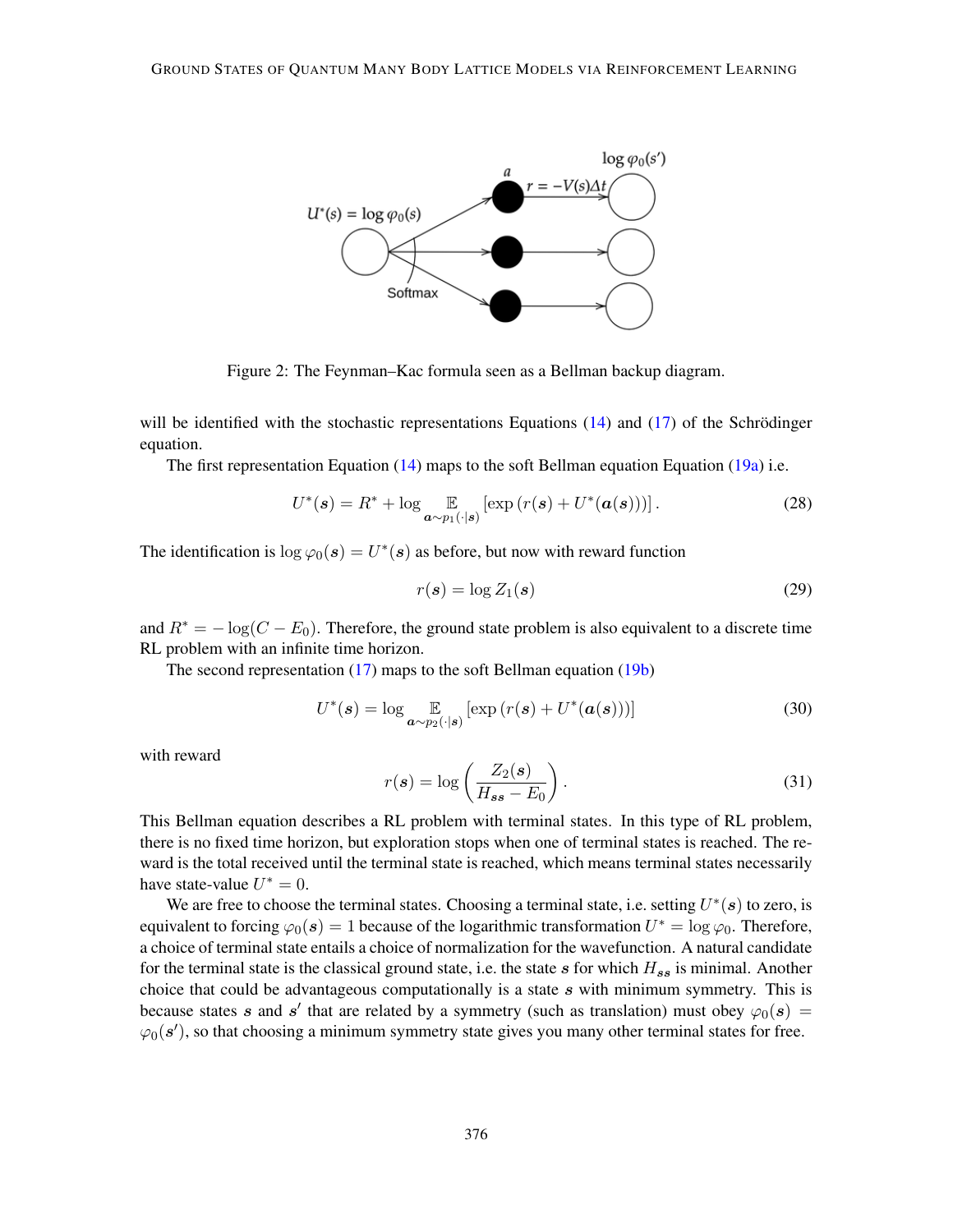## <span id="page-8-0"></span>4. Application: neural quantum states

In this section, we describe how our mapping of the ground state problem to RL leads to new optimization techniques for neural quantum states. Usually, the quantum wavefunction is parameterized by a neural network  $\varphi(s) = NN(s)$ . In contrast, almost all deep reinforcement learning algorithms obtain a neural approximation of either the state-value function  $U^*(s)$  or the action-value function  $Q^*(s, a)$ . Given a neural approximation of the state-value function  $U^*(s)$ , we immediately obtain a neural approximation of the ground state wavefunction

$$
\varphi_0(\mathbf{s}) = \exp(U^*(\mathbf{s})) \tag{32}
$$

because this is the transformation [\(23\)](#page-6-3) we used to derive the reinforcement learning formulations.

Given a neural approximation of the action-value function  $Q^*(s, a)$ , we can also obtain a neural quantum state. For this we use the following relation between the state-value function  $U^*$  and the action-value function Q<sup>∗</sup>

$$
U^*(\mathbf{s}) = \log \mathop{\mathbb{E}}_{\mathbf{a} \sim p(\cdot|\mathbf{s})} [\exp (Q^*(\mathbf{s}, \mathbf{a}))]. \tag{33}
$$

Therefore, a neural approximation of  $Q^*$  gives a neural approximation of the ground state wavefunction

<span id="page-8-1"></span>
$$
\varphi_0(\mathbf{s}) = \mathop{\mathbb{E}}_{\mathbf{a} \sim p(\cdot|\mathbf{s})} \left[ \exp\left(Q^*(\mathbf{s}, \mathbf{a})\right) \right]. \tag{34}
$$

#### 4.1. Advantages of reinforcement learning neural quantum states

Most papers on Neural Quantum States use either Variational Monte Caro (e.g. [Han et al.](#page-11-1) [\(2019\)](#page-11-1); [Hermann et al.](#page-11-2) [\(2020\)](#page-11-2); [Kessler et al.](#page-11-3) [\(2019\)](#page-11-3); [Saito](#page-12-6) [\(2017\)](#page-12-6)) or Stochastic Reconfiguration (e.g. [Choo](#page-10-1) [et al.](#page-10-1) [\(2019\)](#page-10-1); [Nomura et al.](#page-12-7) [\(2017\)](#page-12-7); [Pfau et al.](#page-12-0) [\(2019\)](#page-12-0)) to optimize neural quantum states. Our optimization method using reinforcement learning could be preferable for the following reasons.

Firstly, our approach needs less data for one update step. For example, Variational Monte Carlo needs to calculate the variational energy for each update step. This means that, given a parametrized wavefunction  $\varphi$ , samples  $s \propto \varphi^2$  need to be produced and the so-called local energy

$$
\frac{H\varphi}{\varphi}(s) = \frac{1}{\varphi(s)} \sum_{s' \neq s} H_{ss'}\varphi(s')
$$
\n(35)

needs to be averaged over these samples. Therefore, for each update step, new samples need to be generated, and for each sample, the neural wavefunction  $\varphi$  needs to be evaluated  $\mathcal{O}(N)$  times, where  $N$  is the number of spins in the system. In contrast, in a Q-learning approach, the actionvalue function  $Q$  can be optimized using off-policy pairs of states  $s$  and actions  $a$ . The fact that only pairs of states and actions are needed means that the neural action-value function Q only needs to evaluated  $\mathcal{O}(1)$  times per sample s. The fact that off-policy data can be used means that generated samples can be reused for different update steps. So one update step can be completed more efficiently using our reinforcement learning approach.

Secondly, our approach can more efficiently produce samples from the neural ground state. To see this, note that such samples are usually generated using the Metropolis–Hastings algorithm. In the Metropolis–Hastings algorithm, the proposal distribution of moves greatly influences its speed of convergence. All reinforcement learning algorithms produce a policy that prefers states of high state-value. In our formulation, that translates to a policy that points towards states of high ground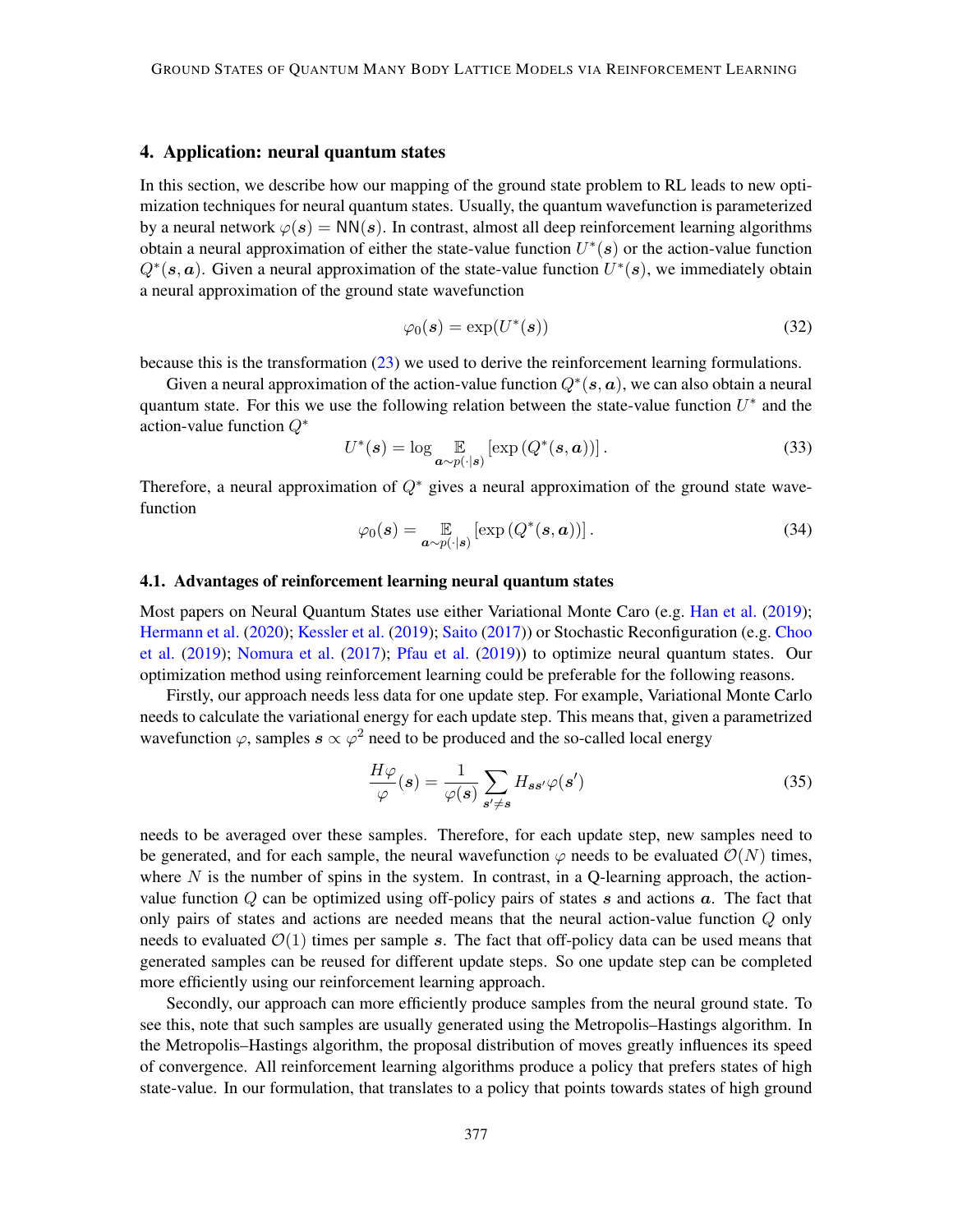state probability. In the next section, we show how this leads to a more efficient proposal distribution.

#### 4.2. Experiments

To demonstrate the application to neural quantum states, we consider the two-dimensional transverse Ising model (Equation  $(2)$ ). Training details can be found in Appendix [C](#page-15-0) and the code at <https://github.com/WillemGispen/Lattice-QuaRL> .

We use Soft Q-learning [\(Haarnoja et al.,](#page-11-4) [2018\)](#page-11-4) with discrete space adaptations [\(Christodoulou,](#page-11-5) [2019\)](#page-11-5) to approximate the optimal action-value function  $Q^*$  with a convolutional neural network. As described before, this leads via [\(34\)](#page-8-1) to a neural representation of the ground state wavefunction. One advantage of Christodoulou's discrete space adaptations is that all action-values  $Q^*(s, a)$  for a specific state s are obtained with one neural network call, so that the neural quantum state  $(34)$  may be calculated simply by weighting the sum of this output.

For square lattices up to  $6 \times 6$ , we can compare the variational energy of our optimized wavefunctions with exact diagonalization [\(Hamer,](#page-11-6) [2000\)](#page-11-6). The numerically exact ground state energy of the 6  $\times$  6 square Ising model, at  $h = 1$  and  $J = 0.32758$ , is  $E_0 = -1.06375$  [\(Hamer,](#page-11-6) [2000\)](#page-11-6). All our methods come within 0.1% of this value, obtaining  $-1.0628(0.09\%)$ ,  $-1.0632(0.05\%)$ , and  $-1.0633(0.04\%)$  for the continuous, non-terminal, and terminal states formulations, respectively. These errors should not be viewed as the limits of each method, but purely as a demonstration that each method can obtain the ground state with reasonable accuracy.

To produce samples from the ground state, we use Metropolis–Hastings with a variety of proposal distributions. The standard proposal distribution is uniform: a single random spin flip is proposed per Metropolis–Hastings step. Using our learned action-values, we can instead propose single spin flips according to  $\exp(Q(s, a))$ . Finally, we can sample multiple spin flips from  $\exp(Q(s, a))$ and propose to flip those all at once.

To quantify how efficiently the different proposal distributions sample our optimized  $6\times6$  Ising wavefunctions, we measure the autocorrelation of the potential energy. This autocorrelation decays approximately exponentially  $\propto \exp(-t/\tau)$ . Sampling single spin flips from  $\exp(Q(s, a))$  instead of uniformly approximately halves  $\tau$ . Sampling 6 spin flips from  $\exp(Q(s, a))$  results in a 6× speedup of  $\tau$ . Sampling 10 spin flips from  $\exp(Q(s, a))$  for a 10  $\times$  10 Ising model (trained with the terminal states method) results in a  $10\times$  speedup of  $\tau$ . These 'speedups' refer to comparisons with a single uniformly generated spin flip and are comparable for all our methods. Although our measurements of  $\tau$  are only rough indications for the true autocorrelation or mixing times, they measurements of  $\tau$  are only rough indications for the true autocorrelation or mixing times, they suggest the following: sampling  $\sqrt{N}$  spin flips from  $\exp(Q(s, a))$  for an Ising system with N spins may reduce autocorrelation/mixing times from  $\mathcal{O}(N)$  to  $\mathcal{O}(\sqrt{N})$ . Anyhow, it seems clear that using  $\exp(Q(s, a))$  to propose spin flips can signicantly reduce autocorrelation/mixing times. This could be particularly beneficial when autocorrelation/mixing times are long, such as for large systems or when random actions have very low acceptance rates.

## <span id="page-9-0"></span>5. Conclusion

In this paper we have introduced three different reinforcement learning formulations of the problem of finding the ground state of a quantum lattice model, as summarized in Table [1.](#page-10-5)

Even before doing extensive experiments, we can note some relative advantages and disadvantages of the different RL formulations. Firstly, discrete time RL settings are more commonly studied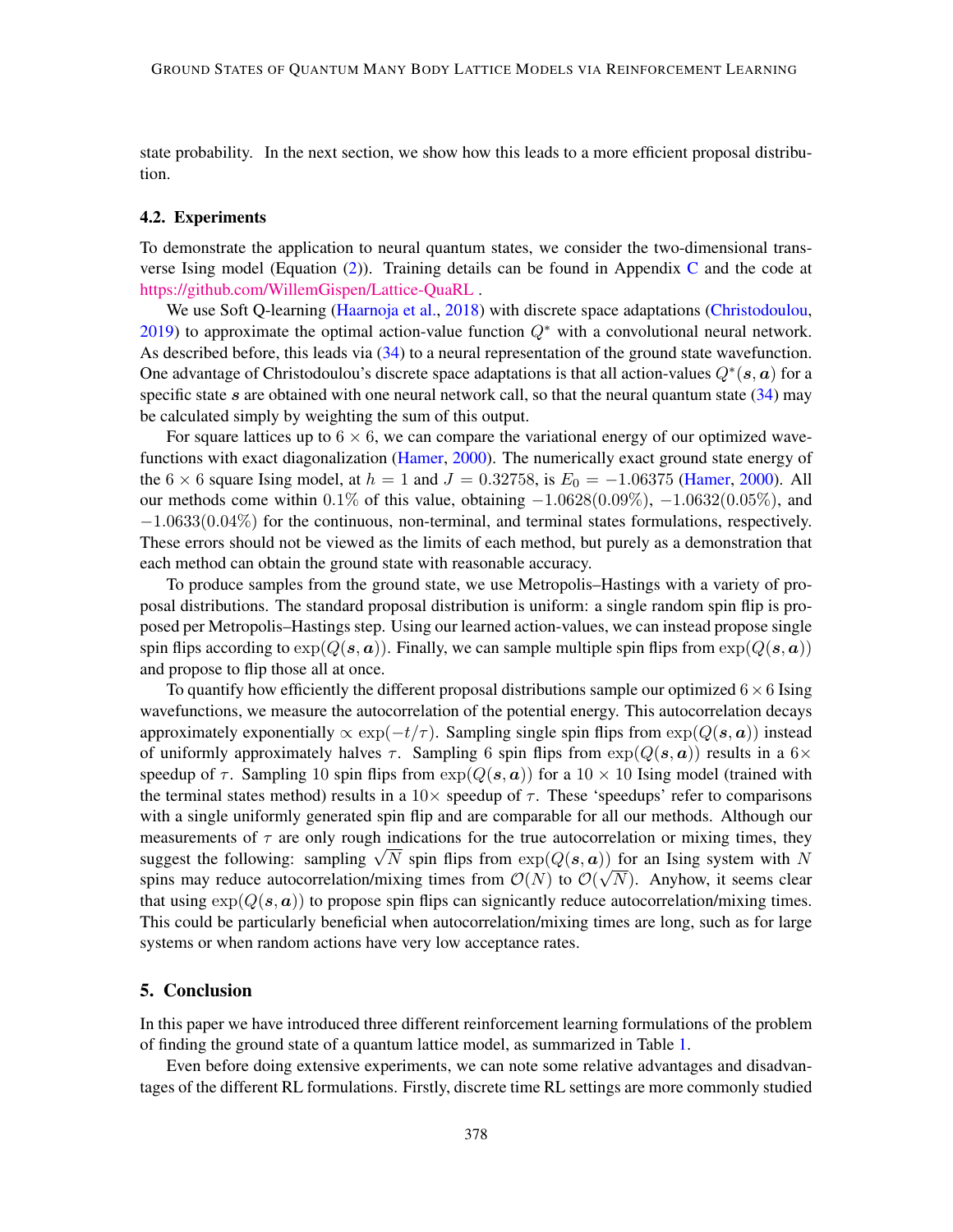<span id="page-10-5"></span>

| <b>Basis</b>                     | Time            | Time horizon    | Reward                                       |
|----------------------------------|-----------------|-----------------|----------------------------------------------|
| Feynman-Kac formula   Continuous |                 | Infinite        | V(s)                                         |
| Schrödinger equation             | Discrete        | Infinite        | $\log Z_1(s)$                                |
| Schrödinger equation             | <b>Discrete</b> | Terminal states | $\log\left(\frac{Z_2(s)}{H_{ss}-E_0}\right)$ |

Table 1: Overview of the three different reinforcement learning formulations of the ground state problem.

than continuous time ones, so it is easier to find efficient RL algorithms to solve the discrete time formulations. A disadvantage of the third formulation is that the reward contains the ground state energy  $E_0$ . Still, an estimate for the ground state energy may be obtained from the variational energy, which must be calculated anyway for validation purposes. Moreover, sparse terminal states are challenging, although they can be dealt with [\(Agostinelli et al.,](#page-10-6) [2019\)](#page-10-6).

Future experiments will explore the performance of our three approaches relative to each other and existing neural representations of quantum states. As well as being the basis of methods in their own right, the learned process described by the rates  $\Gamma_{\theta}$  could be used for importance sampling of the Feynman–Kac formula, which will be optimal (i.e. with zero variance) for  $\Gamma_{\theta} = \Gamma^*$ .

# Acknowledgments

We thank Ariel Barr for early discussions of this work and collaboration on a related project. AL acknowledges support from EPSRC Grant No. EP/P034616/1.

# **References**

- <span id="page-10-6"></span>Forest Agostinelli, Stephen McAleer, Alexander Shmakov, and Pierre Baldi. Solving the rubik's cube with deep reinforcement learning and search. *Nature Machine Intelligence*, 1(8):356–363, 2019.
- <span id="page-10-3"></span>Assa Auerbach. *Interacting electrons and quantum magnetism*. Springer Science & Business Media, 2012.
- <span id="page-10-2"></span>Ariel Barr, Willem Gispen, and Austen Lamacraft. Quantum ground states from reinforcement learning. In *Mathematical and Scientific Machine Learning*, pages 635–653. PMLR, 2020.
- <span id="page-10-4"></span>Sergey Bravyi. Monte Carlo simulation of stoquastic Hamiltonians. *arXiv:1402.2295 [quant-ph]*, January 2015. URL <http://arxiv.org/abs/1402.2295>. arXiv: 1402.2295.
- <span id="page-10-0"></span>Giuseppe Carleo and Matthias Troyer. Solving the quantum many-body problem with artificial neural networks. *Science*, 355(6325):602–606, February 2017. ISSN 0036-8075, 1095-9203. doi: 10.1126/science.aag2302. URL [https://science.sciencemag.org/content/](https://science.sciencemag.org/content/355/6325/602) [355/6325/602](https://science.sciencemag.org/content/355/6325/602). Publisher: American Association for the Advancement of Science Section: Research Articles.
- <span id="page-10-1"></span>Kenny Choo, Titus Neupert, and Giuseppe Carleo. Two-dimensional frustrated J1-J2 model studied with neural network quantum states. *Physical Review B*, 100(12):125124, September 2019.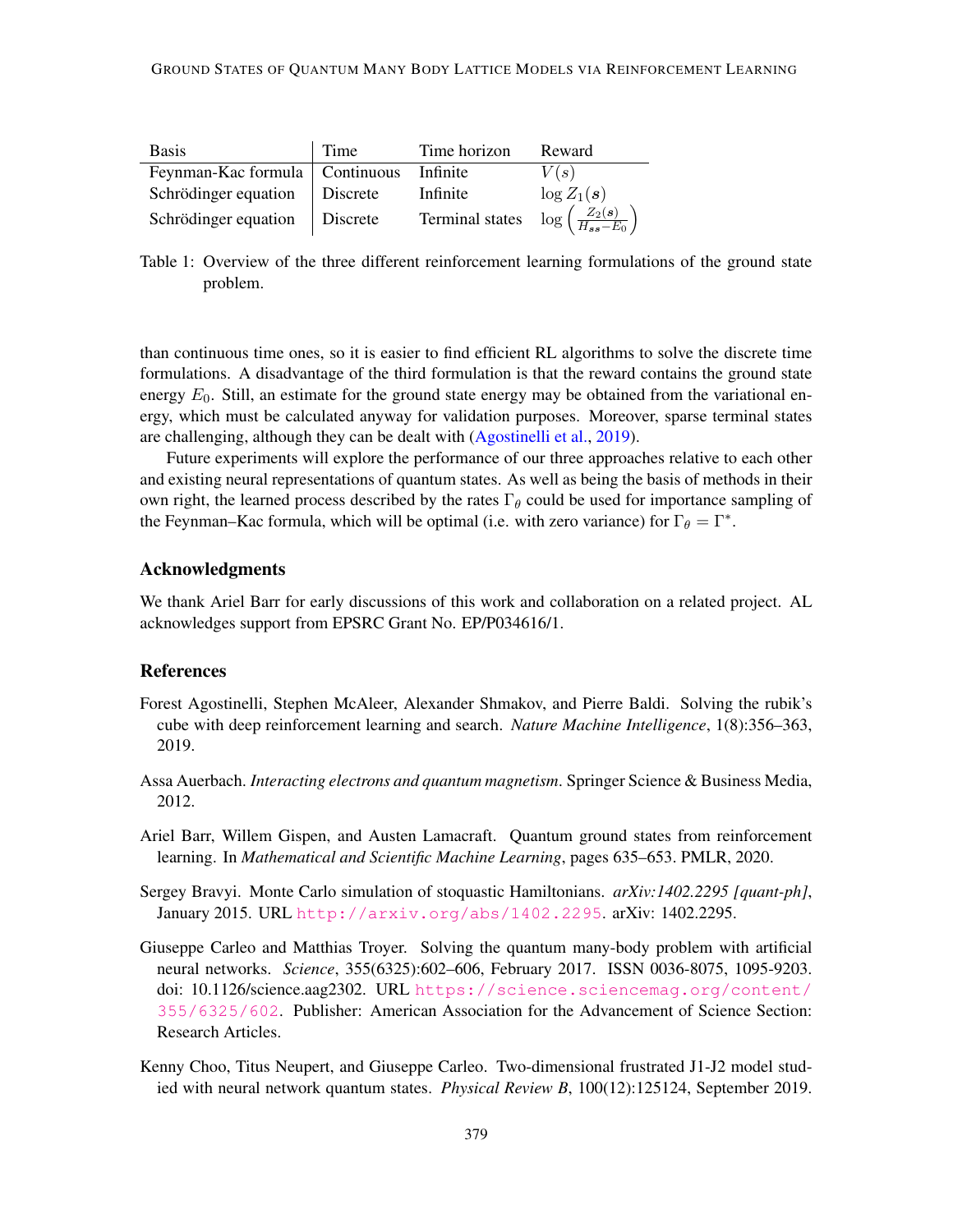doi: 10.1103/PhysRevB.100.125124. URL [https://link.aps.org/doi/10.1103/](https://link.aps.org/doi/10.1103/PhysRevB.100.125124) [PhysRevB.100.125124](https://link.aps.org/doi/10.1103/PhysRevB.100.125124). Publisher: American Physical Society.

- <span id="page-11-5"></span>Petros Christodoulou. Soft Actor-Critic for Discrete Action Settings. *arXiv:1910.07207 [cs, stat]*, October 2019. URL <http://arxiv.org/abs/1910.07207>. arXiv: 1910.07207.
- <span id="page-11-7"></span>Alexandre Galashov, Siddhant M. Jayakumar, Leonard Hasenclever, Dhruva Tirumala, Jonathan Schwarz, Guillaume Desjardins, Wojciech M. Czarnecki, Yee Whye Teh, Razvan Pascanu, and Nicolas Heess. Information asymmetry in KL-regularized RL. *arXiv:1905.01240 [cs, stat]*, May 2019. URL <http://arxiv.org/abs/1905.01240>. arXiv: 1905.01240.
- <span id="page-11-0"></span>Abraham Goldberg and Judah L Schwartz. Integration of the Schrödinger equation in imaginary time. *Journal of Computational Physics*, 1(3):433–447, February 1967. ISSN 0021-9991. doi: 10.1016/0021-9991(67)90049-6. URL [http://www.sciencedirect.com/science/](http://www.sciencedirect.com/science/article/pii/0021999167900496) [article/pii/0021999167900496](http://www.sciencedirect.com/science/article/pii/0021999167900496).
- <span id="page-11-8"></span>Tuomas Haarnoja, Haoran Tang, Pieter Abbeel, and Sergey Levine. Reinforcement Learning with Deep Energy-Based Policies. In *International Conference on Machine Learning*, pages 1352–1361, July 2017. URL [http://proceedings.mlr.press/v70/haarnoja17a.](http://proceedings.mlr.press/v70/haarnoja17a.html) [html](http://proceedings.mlr.press/v70/haarnoja17a.html). ISSN: 1938-7228 Section: Machine Learning.
- <span id="page-11-4"></span>Tuomas Haarnoja, Aurick Zhou, Pieter Abbeel, and Sergey Levine. Soft Actor-Critic: Off-Policy Maximum Entropy Deep Reinforcement Learning with a Stochastic Actor. *arXiv:1801.01290 [cs, stat]*, August 2018. URL <http://arxiv.org/abs/1801.01290>. arXiv: 1801.01290.
- <span id="page-11-6"></span>C. J. Hamer. Finite-size scaling in the transverse Ising model on a square lattice. *Journal of Physics A: Mathematical and General*, 33(38):6683–6698, September 2000. ISSN 0305-4470. doi: 10. 1088/0305-4470/33/38/303. URL [https://doi.org/10.1088%2F0305-4470%2F33%](https://doi.org/10.1088%2F0305-4470%2F33%2F38%2F303) [2F38%2F303](https://doi.org/10.1088%2F0305-4470%2F33%2F38%2F303). Publisher: IOP Publishing.
- <span id="page-11-1"></span>Jiequn Han, Linfeng Zhang, and Weinan E. Solving Many-Electron Schrodinger Equation Us- ¨ ing Deep Neural Networks. *Journal of Computational Physics*, 399:108929, December 2019. ISSN 00219991. doi: 10.1016/j.jcp.2019.108929. URL [http://arxiv.org/abs/1807.](http://arxiv.org/abs/1807.07014) [07014](http://arxiv.org/abs/1807.07014). arXiv: 1807.07014.
- <span id="page-11-2"></span>Jan Hermann, Zeno Schätzle, and Frank Noé. Deep neural network solution of the electronic Schrödinger equation. *arXiv:1909.08423 [physics, stat]*, July 2020. URL [http://arxiv.](http://arxiv.org/abs/1909.08423) [org/abs/1909.08423](http://arxiv.org/abs/1909.08423). arXiv: 1909.08423.
- <span id="page-11-3"></span>Jan Kessler, Francesco Calcavecchia, and Thomas D. Kuhne. Artificial Neural Networks as Trial ¨ Wave Functions for Quantum Monte Carlo. *arXiv:1904.10251 [physics]*, May 2019. URL <http://arxiv.org/abs/1904.10251>. arXiv: 1904.10251.
- <span id="page-11-10"></span>Diederik P. Kingma and Jimmy Ba. Adam: A Method for Stochastic Optimization. *arXiv:1412.6980 [cs]*, January 2017. URL <http://arxiv.org/abs/1412.6980>. arXiv: 1412.6980.
- <span id="page-11-9"></span>Sergey Levine. Reinforcement learning and control as probabilistic inference: Tutorial and review. *arXiv preprint arXiv:1805.00909*, 2018.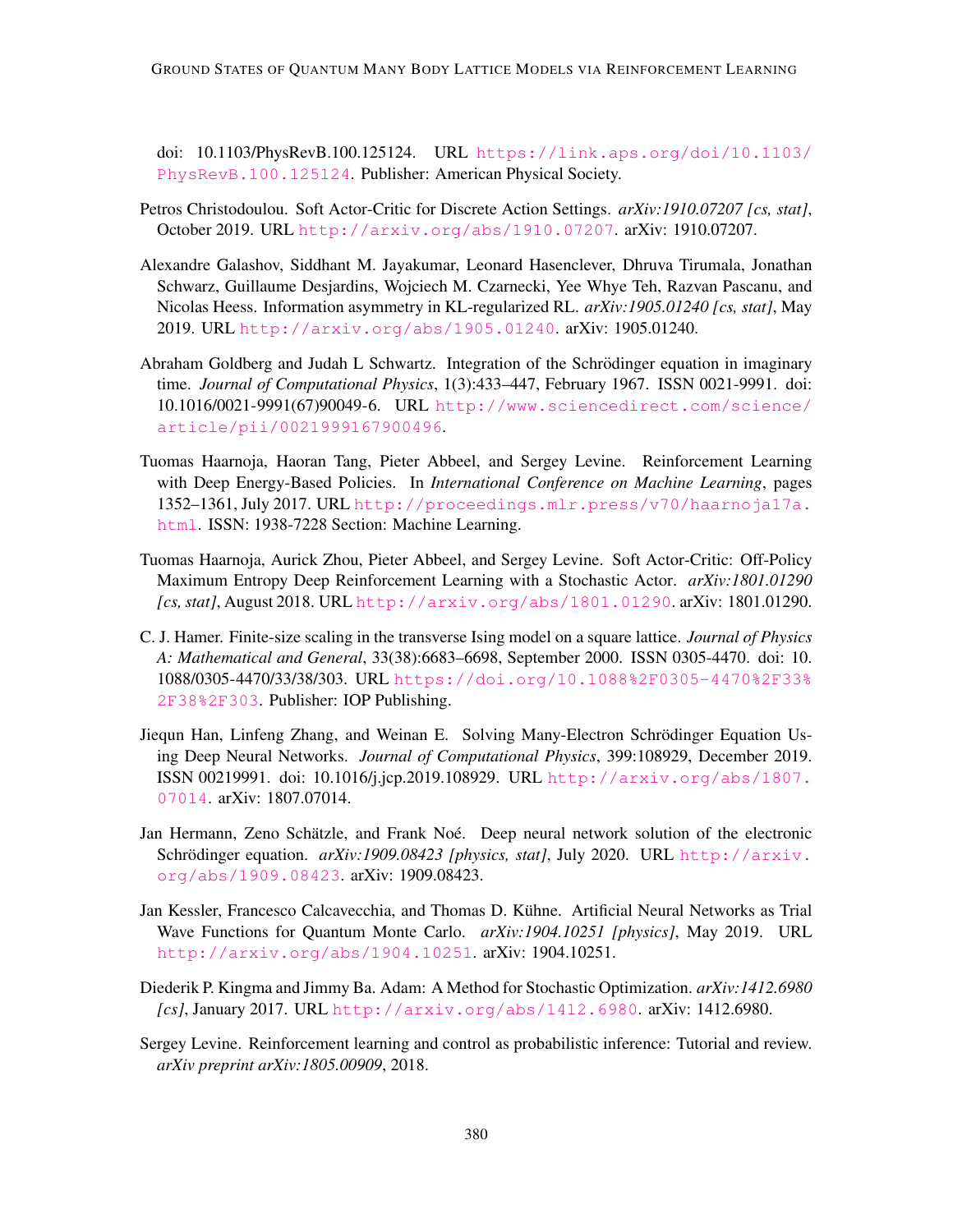- <span id="page-12-3"></span>JP Neirotti and MJ De Oliveira. Monte carlo method for obtaining the ground-state properties of quantum spin systems. *Physical Review B*, 53(2):668, 1996.
- <span id="page-12-7"></span>Yusuke Nomura, Andrew S. Darmawan, Youhei Yamaji, and Masatoshi Imada. Restricted Boltzmann machine learning for solving strongly correlated quantum systems. *Physical Review B*, 96(20):205152, November 2017. doi: 10.1103/PhysRevB.96.205152. URL [https://link.](https://link.aps.org/doi/10.1103/PhysRevB.96.205152) [aps.org/doi/10.1103/PhysRevB.96.205152](https://link.aps.org/doi/10.1103/PhysRevB.96.205152). Publisher: American Physical Society.
- <span id="page-12-0"></span>David Pfau, James S. Spencer, Alexander G. de G. Matthews, and W. M. C. Foulkes. Ab-Initio Solution of the Many-Electron Schrödinger Equation with Deep Neural Networks. *arXiv eprints*, 1909:arXiv:1909.02487, September 2019. URL [http://adsabs.harvard.edu/](http://adsabs.harvard.edu/abs/2019arXiv190902487P) [abs/2019arXiv190902487P](http://adsabs.harvard.edu/abs/2019arXiv190902487P).
- <span id="page-12-2"></span>L. C. G. Rogers and David Williams. *Diffusions, Markov Processes, and Martingales: Volume 1: Foundations*, volume 1 of *Cambridge Mathematical Library*. Cambridge University Press, Cambridge, 2 edition, 2000. ISBN 978-0-521-77594- 6. doi: 10.1017/CBO9781107590120. URL [https://www.cambridge.](https://www.cambridge.org/core/books/diffusions-markov-processes-and-martingales/188B6A2BAABAF735E61796C3CD18114B) [org/core/books/diffusions-markov-processes-and-martingales/](https://www.cambridge.org/core/books/diffusions-markov-processes-and-martingales/188B6A2BAABAF735E61796C3CD18114B) [188B6A2BAABAF735E61796C3CD18114B](https://www.cambridge.org/core/books/diffusions-markov-processes-and-martingales/188B6A2BAABAF735E61796C3CD18114B).
- <span id="page-12-6"></span>Hiroki Saito. Solving the Bose–Hubbard Model with Machine Learning. *Journal of the Physical Society of Japan*, 86(9):093001, July 2017. ISSN 0031-9015. doi: 10.7566/JPSJ.86.093001. URL <https://journals.jps.jp/doi/10.7566/JPSJ.86.093001>. Publisher: The Physical Society of Japan.
- <span id="page-12-8"></span>Richard S. Sutton and Andrew G. Barto. *Reinforcement Learning: An Introduction*. MIT Press, 2 edition, 2018.
- <span id="page-12-1"></span>Emanuel Todorov. Linearly-solvable markov decision problems. *Advances in neural information processing systems*, 19:1369–1376, 2006.
- <span id="page-12-4"></span>Emanuel Todorov. Efficient computation of optimal actions. *Proceedings of the National Academy of Sciences*, 106(28):11478, July 2009. doi: 10.1073/pnas.0710743106. URL [http://www.](http://www.pnas.org/content/106/28/11478.abstract) [pnas.org/content/106/28/11478.abstract](http://www.pnas.org/content/106/28/11478.abstract).

#### <span id="page-12-5"></span>Appendix A. Maximum entropy reinforcement learning

This section is based on [Galashov et al.](#page-11-7) [\(2019\)](#page-11-7); [Haarnoja et al.](#page-11-8) [\(2017\)](#page-11-8); [Sutton and Barto](#page-12-8) [\(2018\)](#page-12-8); [Todorov](#page-12-4) [\(2009\)](#page-12-4).

The usual reinforcement learning objective of maximizing average reward leads to deterministic policies. This can lead to instabilities in reinforcement learning algorithms. One attempt to alleviate this is to extend the reward with a term that promotes policies that are as random as possible. This strategy leads to the theory of maximum entropy reinforcement learning. For reinforcement learning problems, the advantages range from improved stability, exploration, and transfer learning [\(Levine,](#page-11-9) [2018\)](#page-11-9).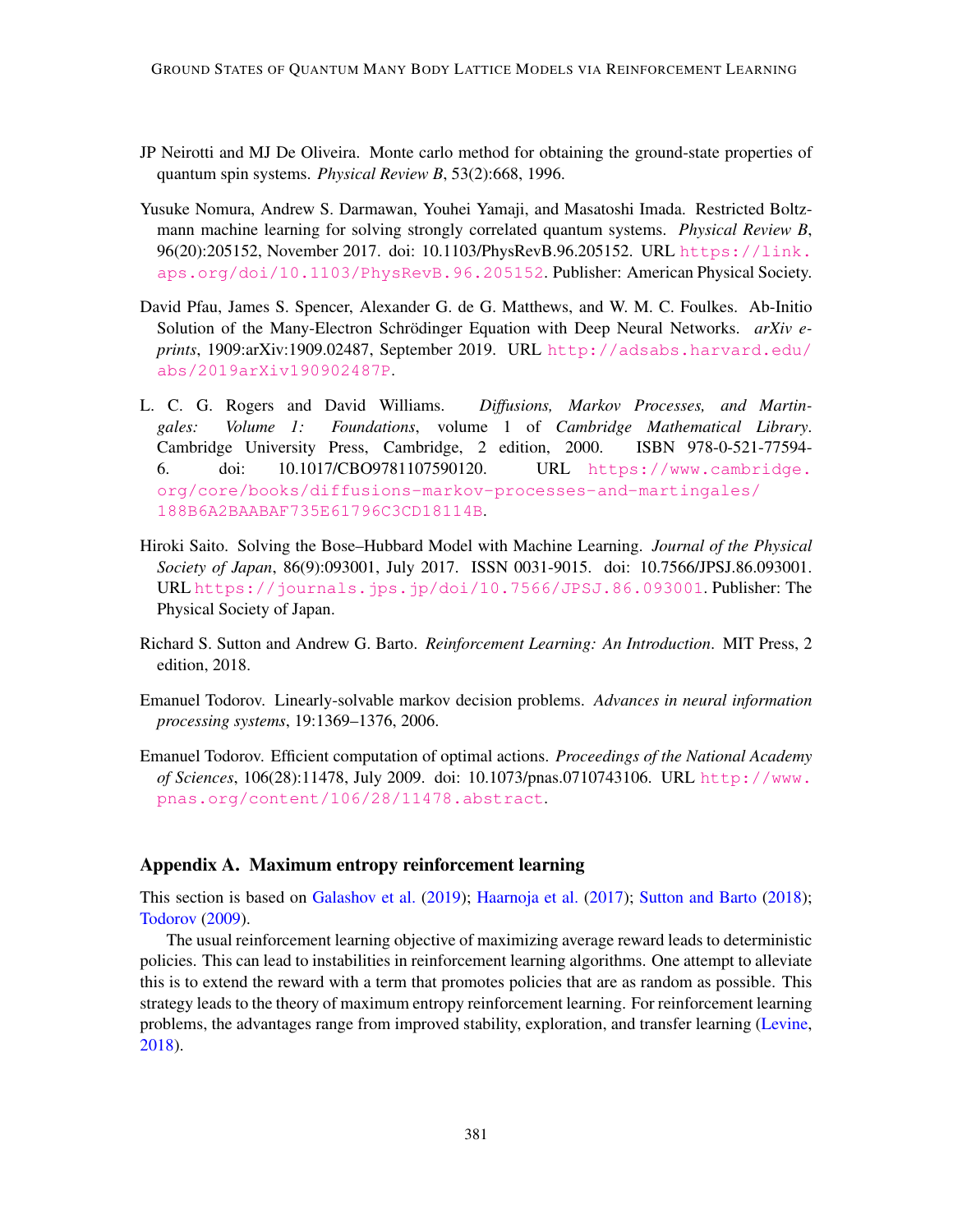Consider an reinforcement learning agent using a stochastic policy  $\pi$ . This means that the agent, observing state s, chooses action a with probability  $\pi(a|s)$ . The entropy regularization is ensured by complementing the reward  $r(s, a)$  with an entropy term

$$
r(\mathbf{s}, \mathbf{a}) \to r(\mathbf{s}, \mathbf{a}) + \alpha \mathcal{H}(\pi(\cdot|\mathbf{s})||p(\cdot|\mathbf{s})). \tag{36}
$$

Here  $\alpha$  is called the 'temperature': it controls the importance of the entropy term.  $\mathcal{H}(\pi(\cdot|\mathbf{s})||p(\cdot|\mathbf{s}))$ is the relative entropy<sup>[3](#page-13-0)</sup> of the policy  $\pi$  with respect to some reference policy p

$$
\mathcal{H}(\pi(\cdot|\mathbf{s})||p(\cdot|\mathbf{s})) = -\mathop{\mathbb{E}}_{\mathbf{a}\sim p(\cdot|\mathbf{s})} \left[ \frac{d\pi}{dp} \log \left( \frac{d\pi}{dp} \right) (\mathbf{a}|\mathbf{s}) \right] \tag{37}
$$

and  $\frac{d\pi(\cdot|s)}{dp(\cdot|s)}$  is the Radon–Nikodym derivative of  $\pi$  with respect to p. Although the temperature  $\alpha$ is an important parameter in maximum entropy reinforcement learning,  $\alpha = 1$  is fixed by our requirement that the Bellman equation maps to a linear Schrödinger equation ([Todorov](#page-12-4) [\(2009\)](#page-12-4)). Thus, for an infinite time horizon, the entropy-regularized objective is to maximize

$$
R^{\pi} = \lim_{T \to \infty} \frac{1}{T} \mathop{\mathbb{E}}_{\mathbf{s}_{0:T}} \left[ \sum_{t=0}^{T} r(\mathbf{s}_t, \mathbf{a}_t) + \mathcal{H}(\pi(\cdot|\mathbf{s}_t)||p(\cdot|\mathbf{s}_t)) \right]
$$
(38)

where the expectation is over trajectories  $s_{0:T}$  of the policy  $\pi$ .

The value function  $U^*$  and the action-value function  $Q^*$  are changed accordingly. Therefore, the usual Bellman optimality equations are replaced by their 'soft' counterparts: the soft Bellman optimality equations (again for the example of an infinite time horizon)

$$
U^*(\mathbf{s}) = R^* + \log \mathop{\mathbb{E}}_{\mathbf{a} \sim p(\cdot | \mathbf{s})} [\exp(r(\mathbf{s}, \mathbf{a}) + U^*(\mathbf{a}(\mathbf{s})))] \tag{39a}
$$

<span id="page-13-2"></span>
$$
Q^*(\mathbf{s}, \mathbf{a}) = R^* + r(\mathbf{s}, \mathbf{a}) + \log \mathop{\mathbb{E}}_{\mathbf{a}' \sim p(\cdot | \mathbf{a}(\mathbf{s}))} [\exp (Q^*(\mathbf{a}(\mathbf{s}), \mathbf{a}'))]
$$
(39b)

where the expectations are according to the reference policy p. The constant  $R^*$  describes the average reward of the optimal policy. When there are terminal states, these soft Bellman optimality equations become

$$
U^*(s) = \log \mathop{\mathbb{E}}_{\mathbf{a} \sim p(\cdot | s)} [\exp (r(s, \mathbf{a}) + U^*(\mathbf{a}(s)))] \tag{40a}
$$

<span id="page-13-3"></span>
$$
Q^*(\mathbf{s}, \mathbf{a}) = r(\mathbf{s}, \mathbf{a}) + \log \mathop{\mathbb{E}}_{\mathbf{a}' \sim p(\cdot | \mathbf{a}(\mathbf{s}))} [\exp (Q^*(\mathbf{a}(\mathbf{s}), \mathbf{a}'))]
$$
(40b)

When the reference policy is uniform, it is easier to see how these are the 'soft' version of the usual Bellman optimality equations: in this case we recognize the LogSumExp function which can be interpreted as a soft version of the maximum function.

Finally, it is instructive to see the relation between the optimal action-value function  $Q^*$  and the optimal policy  $\pi^*$ . Usually, the action is selected that has the maximum action-value, i.e. the argument of the maximum is used. In maximum entropy reinforcement learning, the optimal policy follows instead from the soft argument of the maximum, i.e.

<span id="page-13-1"></span>
$$
\pi^*(\mathbf{a}|\mathbf{s}) = \frac{\exp(Q^*(\mathbf{s}, \mathbf{a}))}{\mathbb{E}_{\mathbf{a}' \sim p(\cdot|\mathbf{s})} [\exp(Q^*(\mathbf{s}, \mathbf{a}'))]}.
$$
(41)

<span id="page-13-0"></span><sup>3.</sup> The negative relative entropy is also called the Kullback-Leibler (KL) divergence, and this regularization strategy is therefore sometimes called KL-regularization. If the reference policy p is uniform, then the relative entropy reduces to the Shannon entropy.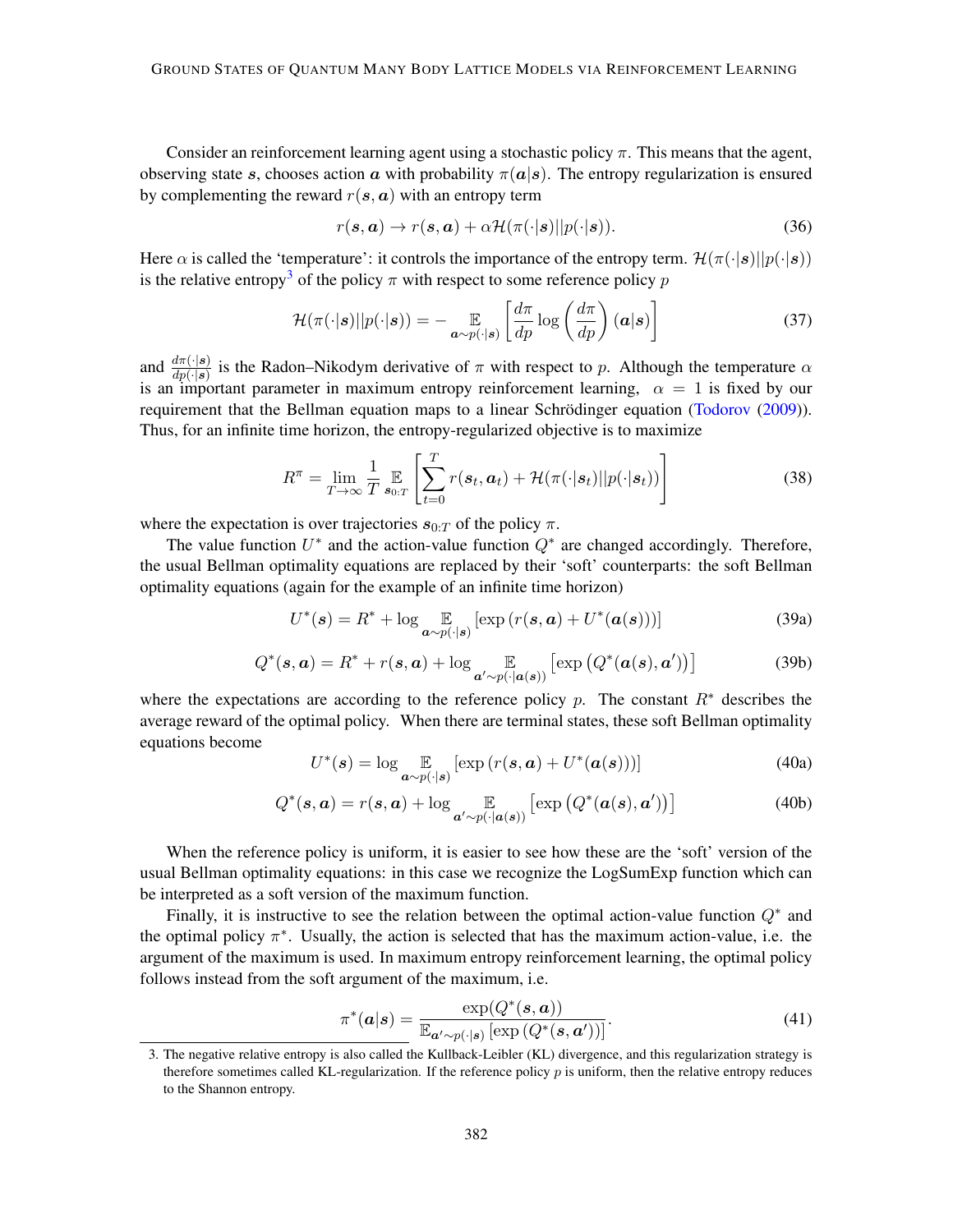# <span id="page-14-0"></span>Appendix B. Proof of Reinforcement Learning Interpretation of Feynman–Kac Formula

In this section, we prove the assertions in Section [3.1.](#page-6-0) For clarity, we begin by repeating the Feynman–Kac representation of the ground state  $(11)$ 

$$
\varphi_0(\mathbf{s}_t) = \mathbb{E}\left[\exp\left(-\int_t^{t+T} \left(V(\mathbf{s}_{t'}) - E_0\right) dt'\right) \varphi_0(\mathbf{s}_{t+T})\right].\tag{42}
$$

For a small time step  $T = \Delta t$ , this implies

$$
\varphi_0(\mathbf{s}) = \mathbb{E}_{\mathbb{P}} \left[ \exp(-(V(\mathbf{s}) - E_0)\Delta t + \mathcal{O}(\Delta t^2))\varphi_0(\mathbf{s}_{t+\Delta t}) \right]
$$
(43)

$$
= e^{r(\mathbf{s}) + E_0 \Delta t} \mathbb{E} \left[ \varphi_0(\mathbf{s}_{t + \Delta t}) \right] + \mathcal{O}(\Delta t^2)
$$
\n(44)

where the reward is defined as

<span id="page-14-1"></span>
$$
r(s) \equiv -V(s)\Delta t. \tag{45}
$$

#### B.1. Definition of the action space

Although [\(44\)](#page-14-1) already looks very similar to Todorov's linear equation for the desirability [\(21a\)](#page-5-4), we still have to rewrite the expectation over paths of length  $\Delta t$  in terms of actions. That is, we replace the expectation over trajectories  $\mathbb P$  with an expectation with respect to a 'passive policy'  $p_{\Delta t}(\cdot|s)$ . This passive policy is a discrete time approximation of the path measure P.

To define the policy, we first clarify what the available actions are. An action is either a move to another state  $s' \neq s$  with  $H_{ss'} \neq 0$ , or the trivial action  $a_0$  of doing nothing, i.e.  $a_0(s) = s$ . Since  $\mathbb P$  is characterized by the transition rates  $\Gamma$  [\(27\)](#page-6-2), the passive policy becomes

<span id="page-14-2"></span>
$$
p_{\Delta t}(\mathbf{a}|\mathbf{s}) = \begin{cases} \Gamma_{\mathbf{s}\to\mathbf{a}(\mathbf{s})} \Delta t & \mathbf{a} \neq \mathbf{a}_0 \\ 1 - \sum \Gamma_{\mathbf{s}\to\mathbf{a}(\mathbf{s})} \Delta t & \mathbf{a} = \mathbf{a}_0. \end{cases}
$$
(46)

With this definition of the passive policy  $p_{\Delta t}$ , we can further rewrite [\(44\)](#page-14-1) as

$$
\varphi_0(s) = e^{r(s) + E_0 \Delta t} \mathop{\mathbb{E}}_{\substack{a \sim p_{\Delta t}(\cdot | s)}} [\varphi_0(a(s))] + \mathcal{O}(\Delta t^2). \tag{47}
$$

#### <span id="page-14-3"></span>B.2. Soft Bellman optimality equation

We recognize this as the same equation as Todorov's linear equation for the desirability [\(21a\)](#page-5-4). Therefore, if we define the state-value function  $U^*(s) = \log \varphi_0(s)$ , we get the soft Bellman optimality equation [\(19a\)](#page-5-2)

$$
U^*(\mathbf{s}) = R^* + \log \mathop{\mathbb{E}}_{\mathbf{a} \sim p_{\Delta t}(\cdot | \mathbf{s})} [\exp (r(\mathbf{s}) + U^*(\mathbf{a}(\mathbf{s})))] \tag{48}
$$

with  $R^* = E_0 \Delta t$ , which is illustrated in Figure [2.](#page-7-0) Therefore, using a small time step  $\Delta t$ , the Feynman–Kac formula is approximately equivalent to a reinforcement learning problem with discrete time steps  $\Delta t$ , an infinite time horizon and reward function  $r(s) = -V(s)\Delta t$ .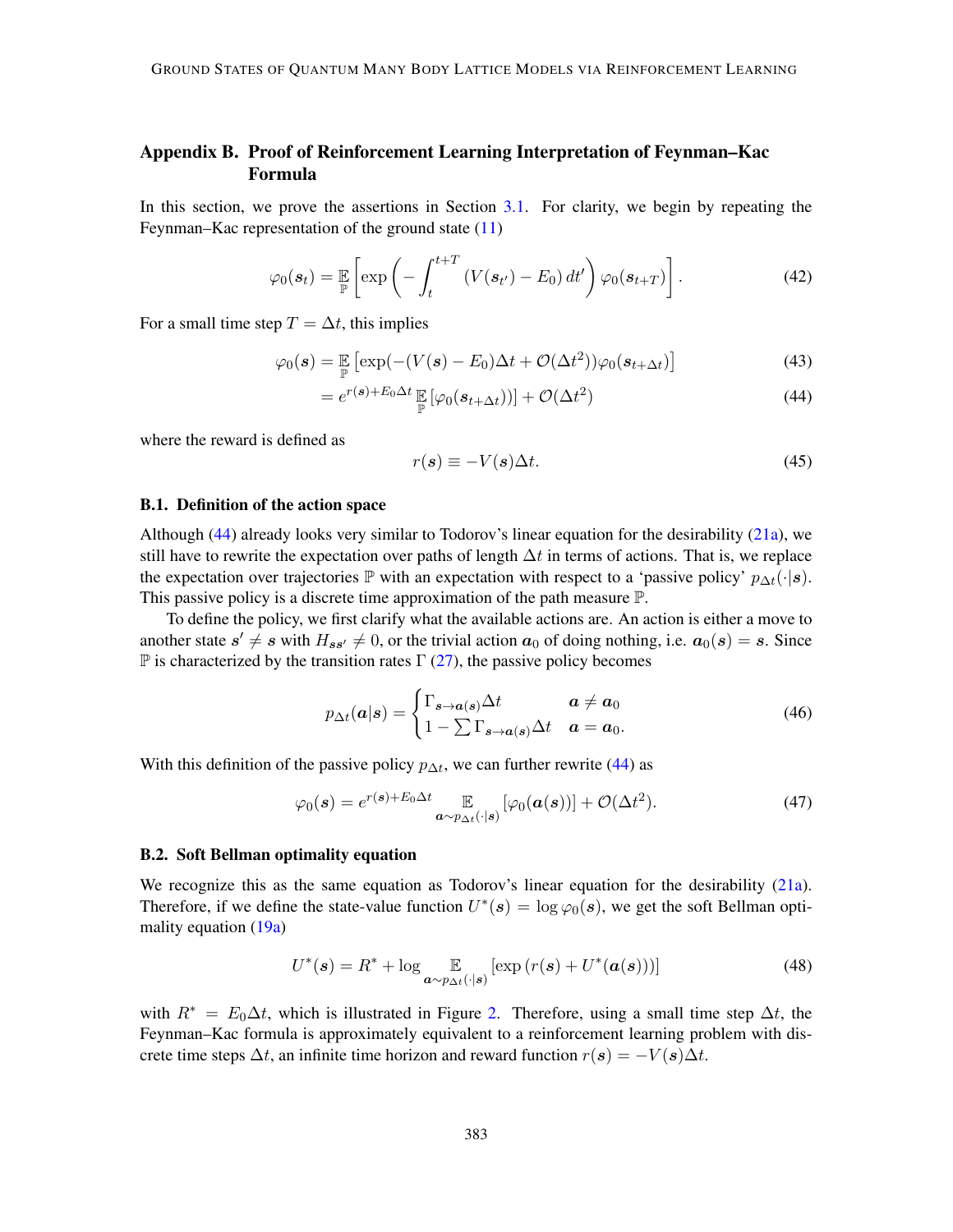#### B.3. The continuous time limit

In continuous time, the actions taken by an agent cannot be specified by a policy. The reason is simple: the probability of taking an action in infinitesimal time is zero. Therefore, the control of an agent is specified with transition rates instead. [Todorov](#page-12-4) [\(2009\)](#page-12-4) shows how to perform the continuous time limit in continuous state spaces. We extend this argument to discrete state spaces.

In continuous time, the control is specified by transition rates  $\Gamma^{\theta}$  instead of a policy. For a small discrete time step  $\Delta t$ , the transition rates and policy are related by

$$
\pi^{\theta}(\mathbf{a}|\mathbf{s}) = \begin{cases} \Gamma^{\theta}_{\mathbf{s}\to\mathbf{a}(\mathbf{s})} \Delta t + \mathcal{O}(\Delta t^2) & \text{if } \mathbf{a} \neq \mathbf{a}_0, \\ 1 - \sum \Gamma^{\theta}_{\mathbf{s}\to\mathbf{a}(\mathbf{s})} \Delta t + \mathcal{O}(\Delta t^2) & \text{if } \mathbf{a} = \mathbf{a}_0. \end{cases}
$$
(49)

Comparing with [\(46\)](#page-14-2), we see that the passive policy of course corresponds to  $\Gamma^{\theta} = \Gamma$ .

Next, we compute the relative entropy

$$
\mathcal{H}(\pi^{\theta}(\cdot|s)||p_{\Delta t}(\cdot|s)) = \Delta t \sum_{s' \neq s} \left( \Gamma_{s \to s'} - \Gamma^{\theta}_{s \to s'} + \Gamma^{\theta}_{s \to s'} \log \left( \frac{\Gamma^{\theta}_{s \to s'}}{\Gamma_{s \to s'}} \right) \right) + \mathcal{O}(\Delta t^2). \tag{50}
$$

Now we can take the limit  $\Delta t \rightarrow 0$ . We arrive at a continuous time reinforcement learning problem, where the goal is to find the transition rates  $\Gamma^{\theta}$  that maximize the objective [\(25\)](#page-6-1).

# <span id="page-15-0"></span>Appendix C. Training details

Table [2](#page-16-1) lists the hyperparameters we used in all our experiments. Training follows the Soft Qlearning algorithm [\(Haarnoja et al.,](#page-11-8) [2017\)](#page-11-8) with adaptions for discrete action spaces by [Christodoulou](#page-11-5) [\(2019\)](#page-11-5). In contrast with [Christodoulou](#page-11-5) [\(2019\)](#page-11-5), for simplicity we use only two neural networks:  $Q = NN(\theta)$  and a target  $\overline{Q} = NN(\overline{\theta})$ . The policy is derived from  $Q^*$  following [\(41\)](#page-13-1). For the continuous time formulation, we use the discrete time approximation described in Appendix [B.2](#page-14-3) with a timestep  $\Delta t = 10^{-4}$ . This is because Soft Q-learning is not directly suitable for continuous time reinforcement learning.

To keep the architecture of the neural networks as simple as possible, we used a convolutional neural network with half-padding, so that the shape of the input is preserved. For a 6x6 Ising model, this means that the output of the neural network is also a 6x6 array of real numbers, representing the action-value of flipping the spin at that lattice site. For the continuous and non-terminal formulations, however, we also need the action-value of the trivial action  $a_0$ , i.e. not flipping any spin  $a_0(s) = s$ . From the relation  $Q^*(s, a) = R^* + r(s) + \log \varphi_0(a(s))$  and the Schrödinger equation [\(17\)](#page-4-3), it follows that

$$
\exp(Q^*(\mathbf{s}, \mathbf{a}_0)) = -\frac{1}{H_{\mathbf{s}\mathbf{s}} - E_0} \sum_{\mathbf{a} \neq \mathbf{a}_0} H_{\mathbf{s}\mathbf{s}'} \exp(Q^*(\mathbf{s}, \mathbf{a}))
$$

so that we do not need to represent  $Q(s, a_0)$  separately. For this trick, we need an estimate of the ground state energy, and this is obtained from the energy validation of the wavefunction following from Q. This does not result in extra computation: the energy validation (done every 20 episodes) needs to be done to keep track of training progress anyway.

Initial states are generated by randomly selecting half the spin sites and designating those spin up, the others spin down. Training starts after the replay buffer has been filled completely with